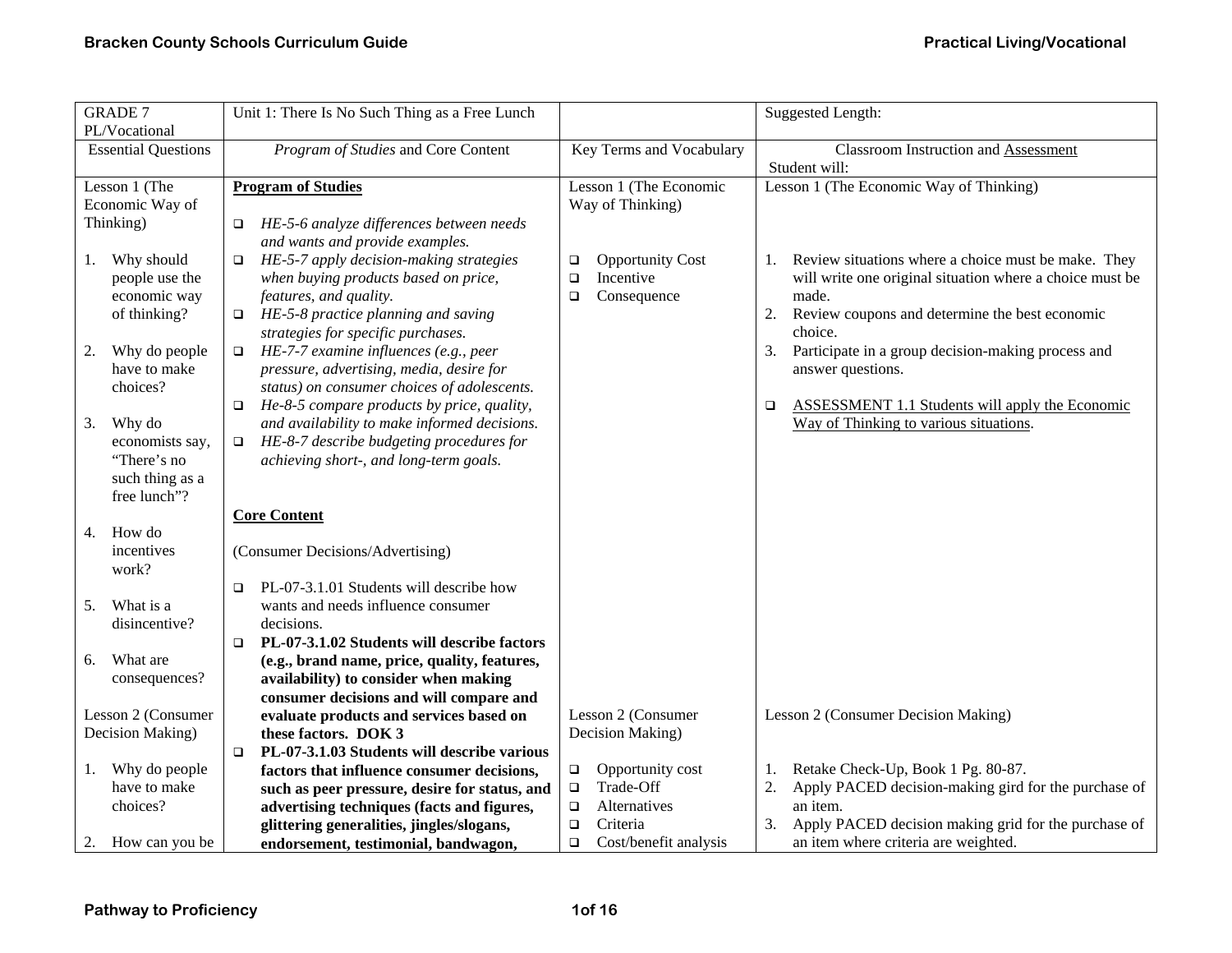| <b>GRADE 7</b><br>PL/Vocational                                                           | Unit 1: There Is No Such Thing as a Free Lunch                                      |                          | <b>Suggested Length:</b>                                     |
|-------------------------------------------------------------------------------------------|-------------------------------------------------------------------------------------|--------------------------|--------------------------------------------------------------|
| <b>Essential Questions</b>                                                                | Program of Studies and Core Content                                                 | Key Terms and Vocabulary | <b>Classroom Instruction and Assessment</b><br>Student will: |
| sure your<br>choice is a good<br>one?                                                     | emotional appeal, free gifts/reward) and<br>explain why they are influential. DOK 2 |                          |                                                              |
| Why is it<br>3.<br>important to use<br>a decision-<br>making process<br>such as<br>PACED? |                                                                                     |                          |                                                              |
| After you make<br>4.<br>a decision, is<br>that the end?                                   |                                                                                     |                          |                                                              |
| What is a cost<br>5.<br>benefit<br>analysis?                                              |                                                                                     |                          |                                                              |

| <b>GRADE 7</b>             | Unit 2: Tomorrow's Money: Getting to the End of |                          | <b>Suggested Length:</b>                                 |
|----------------------------|-------------------------------------------------|--------------------------|----------------------------------------------------------|
| PL/Vocational              | the Rainbow                                     |                          |                                                          |
| <b>Essential Questions</b> | Program of Studies and Core Content             | Key Terms and Vocabulary | <b>Classroom Instruction and Assessment</b>              |
|                            |                                                 |                          | Student will:                                            |
| Lesson 8- BK 1             | <b>Program of Studies</b>                       | Lesson 8- BK 1 (How      | Lesson 8- BK 1 (How Would You Like to Pay?)              |
| (How Would You             |                                                 | Would You Like to Pay?)  |                                                          |
| Like to Pay?)              |                                                 |                          |                                                          |
|                            | <b>Core Content</b>                             |                          |                                                          |
| How can I pay              |                                                 | Check<br>□               | Review check writing and managing a check registrar.     |
| for goods and              | (Financial Literacy)                            | Debit card<br>◻          | Make a table on the advantages and disadvantages of      |
| services?                  |                                                 | Money order<br>□         | paying for items with checks, debit cards, money orders, |
|                            |                                                 | Credit card<br>◻         | and credit cards.                                        |
| What is a                  | PL-07-3.2.01 Students will identify<br>□        | Finance charge<br>□      |                                                          |
| check?                     | financial management practices and the          |                          |                                                          |
|                            | purpose of budgeting, savings, banking          |                          |                                                          |
| What should<br>3.          | services, (e.g., checking and savings           |                          |                                                          |
| you always                 | accounts, debit/credit, certificate of          |                          |                                                          |
| consider before            | deposit), and general types of investments      |                          |                                                          |
| writing a check            | (stocks, bonds, mutual funds) and explain       |                          |                                                          |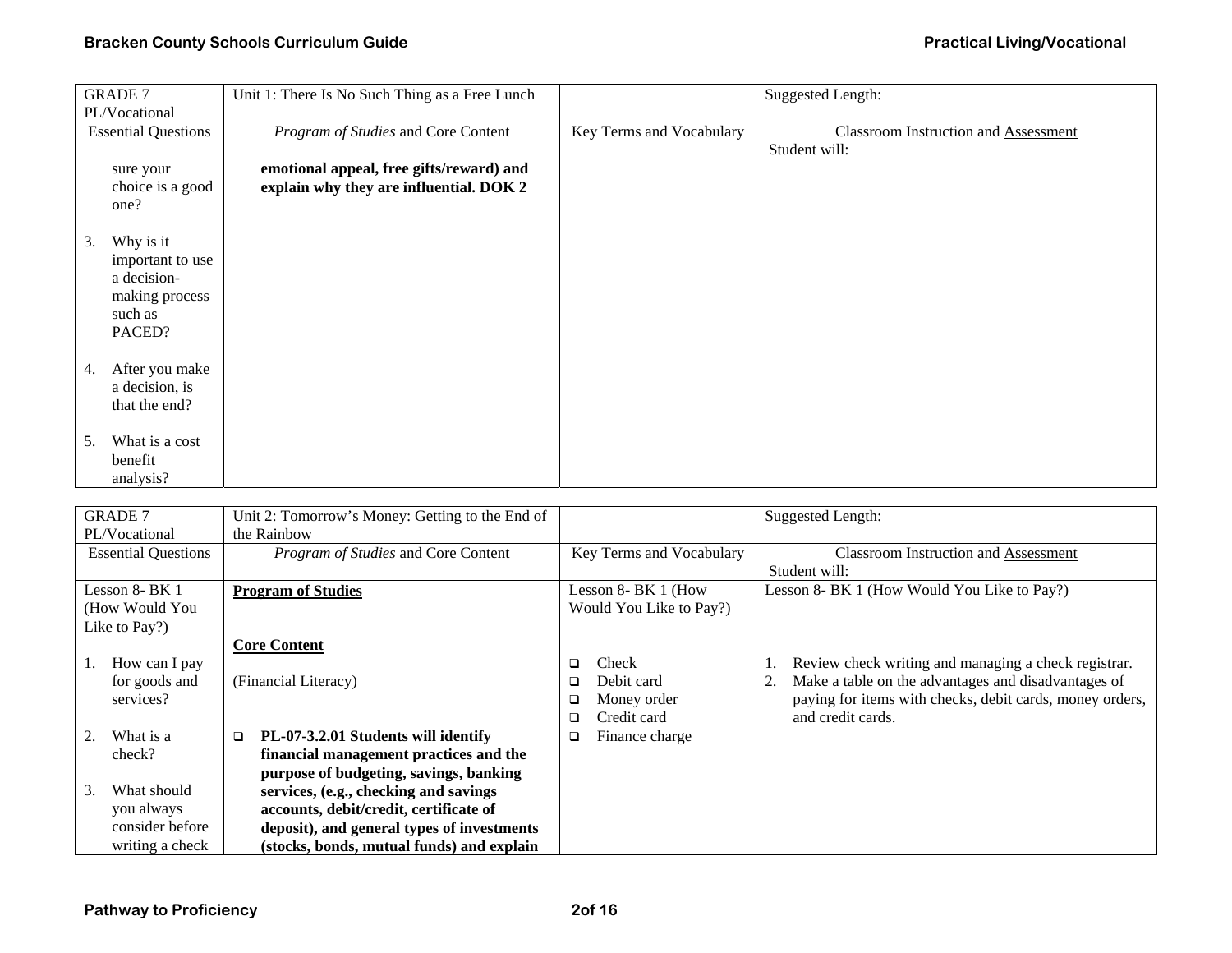## **Bracken County Schools Curriculum Guide** <br> **Bracken County Schools Curriculum Guide Practical Living/Vocational**

| <b>GRADE 7</b>                                                                                                                                                                                                                                                     | Unit 2: Tomorrow's Money: Getting to the End of |                                                                                                                                                                                  | Suggested Length:                                                                                                                                                                                                                                                                                                                                                                                                                                                        |
|--------------------------------------------------------------------------------------------------------------------------------------------------------------------------------------------------------------------------------------------------------------------|-------------------------------------------------|----------------------------------------------------------------------------------------------------------------------------------------------------------------------------------|--------------------------------------------------------------------------------------------------------------------------------------------------------------------------------------------------------------------------------------------------------------------------------------------------------------------------------------------------------------------------------------------------------------------------------------------------------------------------|
| PL/Vocational                                                                                                                                                                                                                                                      | the Rainbow                                     |                                                                                                                                                                                  |                                                                                                                                                                                                                                                                                                                                                                                                                                                                          |
| <b>Essential Questions</b>                                                                                                                                                                                                                                         | Program of Studies and Core Content             | <b>Key Terms and Vocabulary</b>                                                                                                                                                  | <b>Classroom Instruction and Assessment</b>                                                                                                                                                                                                                                                                                                                                                                                                                              |
|                                                                                                                                                                                                                                                                    |                                                 |                                                                                                                                                                                  | Student will:                                                                                                                                                                                                                                                                                                                                                                                                                                                            |
| to pay for                                                                                                                                                                                                                                                         | why these practices are important in            |                                                                                                                                                                                  |                                                                                                                                                                                                                                                                                                                                                                                                                                                                          |
| something?                                                                                                                                                                                                                                                         | achieving personal financial goals. DOK 2       |                                                                                                                                                                                  |                                                                                                                                                                                                                                                                                                                                                                                                                                                                          |
| What is a credit<br>4.<br>card?                                                                                                                                                                                                                                    |                                                 |                                                                                                                                                                                  |                                                                                                                                                                                                                                                                                                                                                                                                                                                                          |
| What is a debit<br>5.<br>card?                                                                                                                                                                                                                                     |                                                 |                                                                                                                                                                                  |                                                                                                                                                                                                                                                                                                                                                                                                                                                                          |
| What is a<br>6.<br>money order?                                                                                                                                                                                                                                    |                                                 |                                                                                                                                                                                  |                                                                                                                                                                                                                                                                                                                                                                                                                                                                          |
| Lesson 6 (Why<br>Save?)                                                                                                                                                                                                                                            |                                                 | Lesson 6 (Why Save?)                                                                                                                                                             | Lesson 6 (Why Save?)                                                                                                                                                                                                                                                                                                                                                                                                                                                     |
| Why is it<br>1.<br>important to set<br>goals?<br>When should<br>2.<br>you set short-,<br>medium-, and<br>long-term<br>savings goals?<br>What is the<br>3.<br>opportunity cost<br>of saving?<br>What is the<br>4.<br>difference<br>between saving<br>and investing? |                                                 | Short-term goals<br>о<br>Medium-term goals<br>$\Box$<br>Long-term goals<br>$\Box$<br>Opportunity cost<br>$\Box$<br>Scarcity<br>$\Box$<br>Saving<br>$\Box$<br>Investing<br>$\Box$ | Study situations where people are saving for goals. If<br>1.<br>the current plan will not be acceptable the students will<br>make suggestions for changes in savings plans.<br>2. Play a game where goals and months to save are<br>determined by the roll of dice.<br>ASSESSMENT 6.1 Students will complete a table that<br>$\Box$<br>demonstrates how long it will take to save for various<br>goals. EXTENSION: Students will plan what to do with<br>leftover money. |
| Lesson 7 (Types of<br>Savings Plans)                                                                                                                                                                                                                               |                                                 | Lesson 7 (Types of Savings)<br>Plans)                                                                                                                                            | Lesson 7 (Types of Savings Plans)                                                                                                                                                                                                                                                                                                                                                                                                                                        |
| What are the<br>1.                                                                                                                                                                                                                                                 |                                                 | <b>Statement Saving</b><br>$\Box$                                                                                                                                                | Make a table that shows the advantages and<br>1.                                                                                                                                                                                                                                                                                                                                                                                                                         |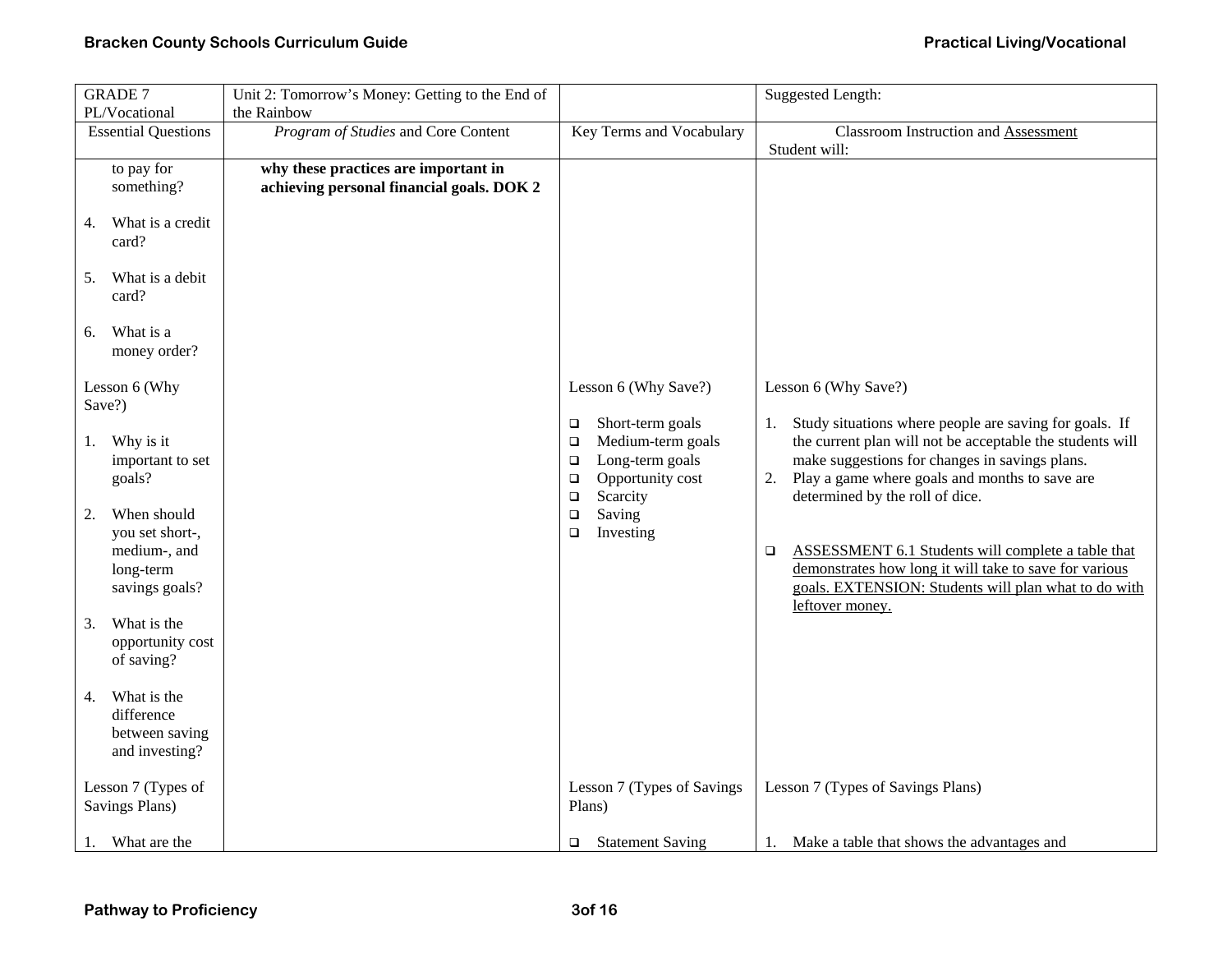| <b>GRADE 7</b>                     | Unit 2: Tomorrow's Money: Getting to the End of |                                                      | <b>Suggested Length:</b>                                                                              |
|------------------------------------|-------------------------------------------------|------------------------------------------------------|-------------------------------------------------------------------------------------------------------|
| PL/Vocational                      | the Rainbow                                     |                                                      |                                                                                                       |
| <b>Essential Questions</b>         | Program of Studies and Core Content             | Key Terms and Vocabulary                             | Classroom Instruction and Assessment                                                                  |
|                                    |                                                 |                                                      | Student will:                                                                                         |
| differences and                    |                                                 | Account                                              | disadvantages of guaranteed savings instruments                                                       |
| similarities                       |                                                 | Money market Account<br>$\Box$                       | (Savings Accounts, Certificates of Deposit, Money                                                     |
| between a                          |                                                 | Certificate of Deposit<br>$\Box$                     | market Deposit Account, and United States Savings                                                     |
| regular savings                    |                                                 | (CD)                                                 | Bonds).                                                                                               |
| account and a                      |                                                 | <b>United States Savings</b><br>$\Box$               | Evaluate a savings plan available in their community.<br>2.                                           |
| CD?                                |                                                 | Bond                                                 |                                                                                                       |
|                                    |                                                 | <b>Opportunity Cost</b><br>$\Box$<br>Inflation       | <b>ASSESSMENT 7.1 Students will determine the best</b><br>$\Box$                                      |
| What is the<br>2.                  |                                                 | $\Box$                                               | savings plan for various situations.                                                                  |
| opportunity cost<br>of buying a    |                                                 |                                                      |                                                                                                       |
| \$100 U.S.                         |                                                 |                                                      |                                                                                                       |
| Savings Bond?                      |                                                 |                                                      |                                                                                                       |
|                                    |                                                 |                                                      |                                                                                                       |
| What are<br>3.                     |                                                 |                                                      |                                                                                                       |
| Guaranteed                         |                                                 |                                                      |                                                                                                       |
| Savings                            |                                                 |                                                      |                                                                                                       |
| Instruments?                       |                                                 |                                                      |                                                                                                       |
|                                    |                                                 |                                                      |                                                                                                       |
| Lesson 8 (Who Pays                 |                                                 | Lesson 8 (Who Pays and                               | Lesson 8 (Who Pays and Who Receives?)                                                                 |
| and Who Receives?)                 |                                                 | Who Receives?)                                       |                                                                                                       |
|                                    |                                                 |                                                      |                                                                                                       |
| Why do banks<br>1.                 |                                                 | Interest<br>$\Box$                                   | Create tables in Excel that demonstrate simple and<br>1.                                              |
| and other                          |                                                 | <b>Interest Rate</b><br>$\Box$                       | compound interest.                                                                                    |
| financial                          |                                                 | Principal<br>$\Box$                                  | Play a game titled "Racing toward a Goal" where<br>2.                                                 |
| institutions                       |                                                 | Simple Interest<br>$\Box$                            | deposit amount, rate of return and goal vary.<br>Use the World Wide Web to check a formula that<br>3. |
| charge higher<br>interest rates to |                                                 | Compound Interest<br>$\Box$<br>Compounding<br>$\Box$ | demonstrates the Rule of 72 or how long it will take for                                              |
| borrowers than                     |                                                 | Rule of 72<br>$\Box$                                 | your money to double.                                                                                 |
| they pay to                        |                                                 |                                                      | Create spreadsheets titled "Who Wants To Be A<br>4.                                                   |
| savers?                            |                                                 |                                                      | Millionaire".                                                                                         |
|                                    |                                                 |                                                      |                                                                                                       |
| 2.<br>What is the                  |                                                 |                                                      | <b>ASSESSMENT 8.1 Students will complete four</b><br>$\Box$                                           |
| difference                         |                                                 |                                                      | spreadsheets on a table that is titled "Factors That Affect                                           |
| between simple                     |                                                 |                                                      | how Money Grows."                                                                                     |
| and compound                       |                                                 |                                                      |                                                                                                       |
| interest?                          |                                                 |                                                      |                                                                                                       |
|                                    |                                                 |                                                      |                                                                                                       |
| What factors,<br>3.                |                                                 |                                                      |                                                                                                       |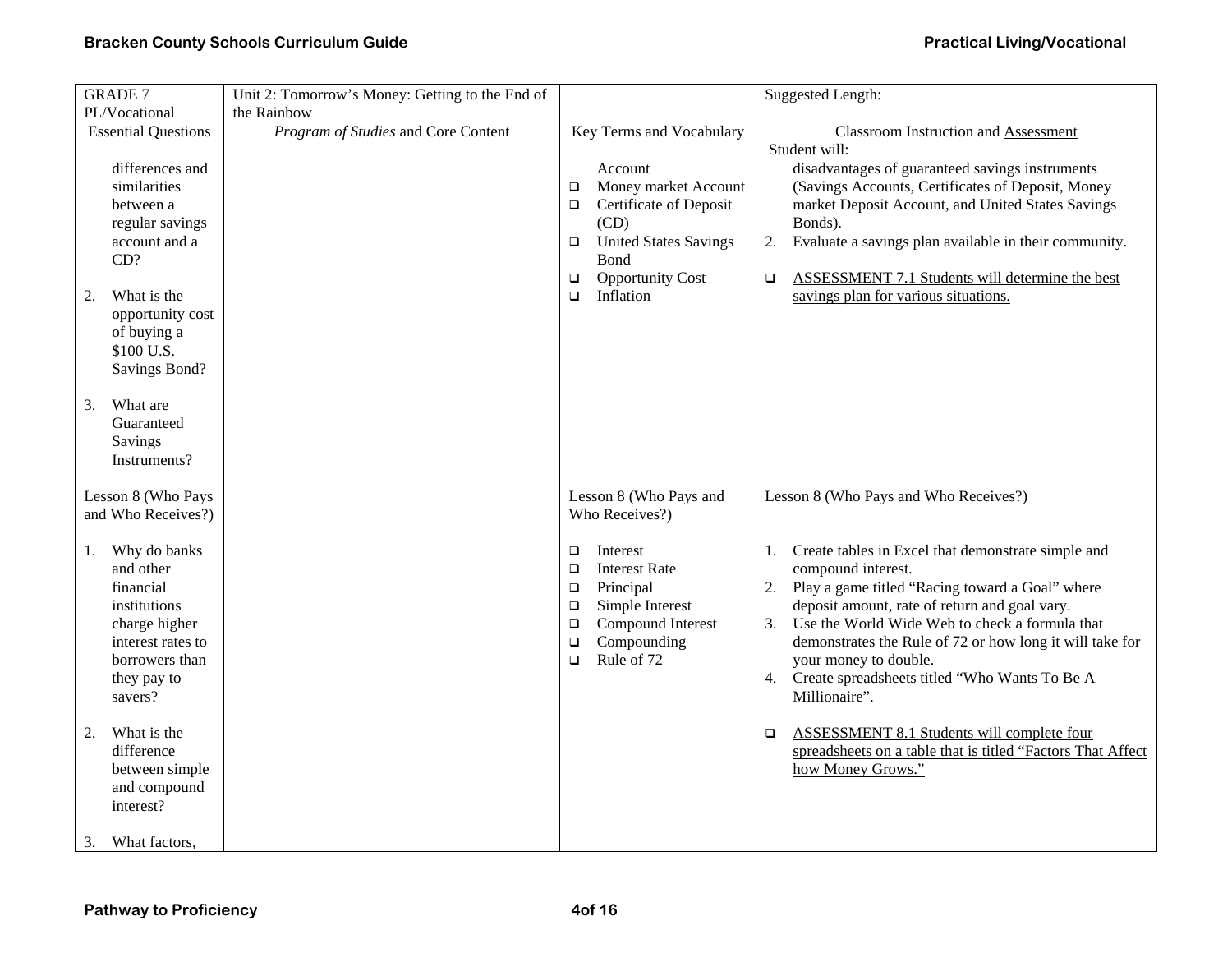| <b>GRADE 7</b>                      | Unit 2: Tomorrow's Money: Getting to the End of |                                              | <b>Suggested Length:</b>                                              |
|-------------------------------------|-------------------------------------------------|----------------------------------------------|-----------------------------------------------------------------------|
| PL/Vocational                       | the Rainbow                                     |                                              |                                                                       |
| <b>Essential Questions</b>          | Program of Studies and Core Content             | Key Terms and Vocabulary                     | <b>Classroom Instruction and Assessment</b>                           |
|                                     |                                                 |                                              | Student will:                                                         |
| other than                          |                                                 |                                              |                                                                       |
| compounding,                        |                                                 |                                              |                                                                       |
| affect the extent                   |                                                 |                                              |                                                                       |
| to which money                      |                                                 |                                              |                                                                       |
| grows in a<br>savings               |                                                 |                                              |                                                                       |
| account?                            |                                                 |                                              |                                                                       |
|                                     |                                                 |                                              |                                                                       |
| What is the<br>4.                   |                                                 |                                              |                                                                       |
| Rule of 72?                         |                                                 |                                              |                                                                       |
|                                     |                                                 |                                              |                                                                       |
| Lesson 9 (Stocks                    |                                                 | Lesson 9 (Stocks and                         | Lesson 9 (Stocks and Mutual Funds)                                    |
| and Mutual Funds)                   |                                                 | Mutual Funds)                                |                                                                       |
|                                     |                                                 |                                              |                                                                       |
| What are<br>1.                      |                                                 | Capital gain<br>$\Box$                       | Read general information about the stock market. They<br>1.           |
| equities?                           |                                                 | Capital loss<br>$\Box$                       | will read "An Interview with Mr. Stock" and answer                    |
|                                     |                                                 | Dividend<br>$\Box$                           | questions.                                                            |
| What is meant<br>2.<br>by "buy low: |                                                 | Equity<br>$\Box$<br>Primary Market<br>$\Box$ | Make a table of stock companies that they are interested<br>2.<br>in. |
| sell high"?                         |                                                 | <b>Secondary Market</b><br>$\Box$            |                                                                       |
|                                     |                                                 | <b>Stock</b><br>$\Box$                       |                                                                       |
| Why is<br>3.                        |                                                 | <b>Stock Market</b><br>$\Box$                |                                                                       |
| investing in                        |                                                 | Corporate Bond<br>$\Box$                     |                                                                       |
| companies                           |                                                 |                                              |                                                                       |
| important?                          |                                                 |                                              |                                                                       |
|                                     |                                                 |                                              |                                                                       |
| What are some<br>4.                 |                                                 |                                              |                                                                       |
| differences                         |                                                 |                                              |                                                                       |
| between stocks                      |                                                 |                                              |                                                                       |
| and bonds and                       |                                                 |                                              |                                                                       |
| other savings                       |                                                 |                                              |                                                                       |
| instruments<br>offered by           |                                                 |                                              |                                                                       |
| financial                           |                                                 |                                              |                                                                       |
| institutions?                       |                                                 |                                              |                                                                       |
|                                     |                                                 |                                              |                                                                       |
| Why are stocks<br>5.                |                                                 |                                              |                                                                       |
| risky?                              |                                                 |                                              |                                                                       |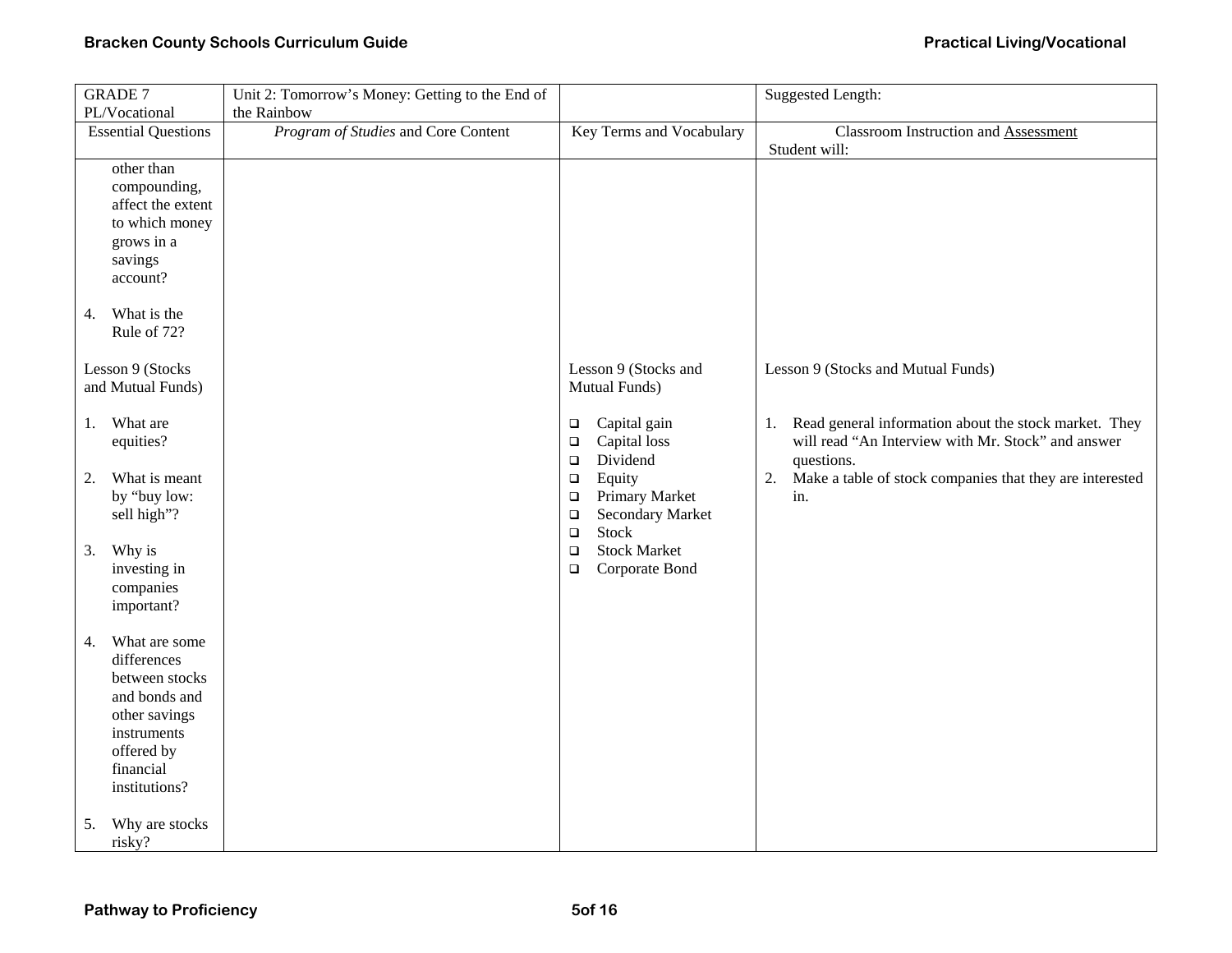| GRADE 7                                                                                                                                                                                                | Unit 3: Using Market Forces To Improve The                                                                                                                                                                                                                                                                                                                                                                                                                                                                                                           |                                                                                                                                                                                   | Suggested Length:                                                                                                                                                     |  |
|--------------------------------------------------------------------------------------------------------------------------------------------------------------------------------------------------------|------------------------------------------------------------------------------------------------------------------------------------------------------------------------------------------------------------------------------------------------------------------------------------------------------------------------------------------------------------------------------------------------------------------------------------------------------------------------------------------------------------------------------------------------------|-----------------------------------------------------------------------------------------------------------------------------------------------------------------------------------|-----------------------------------------------------------------------------------------------------------------------------------------------------------------------|--|
| PL/Vocational                                                                                                                                                                                          | Environment                                                                                                                                                                                                                                                                                                                                                                                                                                                                                                                                          |                                                                                                                                                                                   |                                                                                                                                                                       |  |
| <b>Essential Questions</b>                                                                                                                                                                             | Program of Studies and Core Content                                                                                                                                                                                                                                                                                                                                                                                                                                                                                                                  | Key Terms and Vocabulary                                                                                                                                                          | <b>Classroom Instruction and Assessment</b><br>Student will:                                                                                                          |  |
| Lesson 9 (Why Are<br>There So Dew<br>Whales and So<br>many Chickens)<br>Why are whales<br>1.<br>and endangered<br>species?<br>Why do people<br>2.<br>generally take                                    | <b>Program of Studies</b><br>HE-6-21 evaluate health services and<br>$\Box$<br>resources available in communities (e.g.,<br>public health department, voluntary health<br>organizations, and hospitals).<br>HE-7-23 explore sources of health<br>$\Box$<br>information, services, and resources.<br>HE-7-24 research health-related careers.<br>$\Box$<br>HE-8-24 describe the role of individuals and<br>$\Box$<br>society in conserving resources.                                                                                                 | Lesson 9 (Why Are There<br>So Dew Whales and So<br>many Chickens)<br><b>Benefits</b><br>$\Box$<br>Incentives<br>$\Box$<br>$\Box$<br><b>Opportunity Cost</b><br>Scarcity<br>$\Box$ | Lesson 9 (Why Are There So Dew Whales and So many<br>Chickens)<br>1. Participation in and experiment to teach concepts.<br>2. Discussion of concepts in lesson.       |  |
| better care of<br>things they own<br>and value?<br>Lesson 10 (Why Do<br>Nonrenewable<br>Resources Keep<br>Increasing)                                                                                  | HE-8-25 describe the role of individuals and<br>$\Box$<br>society in conserving resources.<br>HE-8-26 examine health-related problems in<br>$\Box$<br>local, state, national, and international<br>communities.<br>HE-8-27 implement strategies to help reduce<br>$\Box$<br>community environmental problems.                                                                                                                                                                                                                                        | Lesson 10 (Why Do<br>Nonrenewable Resources<br>Keep Increasing)                                                                                                                   | Lesson 10 (Why Do Nonrenewable Resources Keep<br>Increasing)                                                                                                          |  |
| What are<br>provable<br>reserves?<br>2.<br>How do<br>incentives<br>change the<br>amount of oil<br>available in the<br>world market?<br>Lesson 11 (Can<br><b>Insecticides Help Us</b><br>Fight Cancer?) | <b>Core Content</b><br>PL-07-3.1.04 Students will describe<br>$\Box$<br>consumer actions (reuse, reduce, recycle)<br>and explain how these actions impact the<br>environment (e.g., conserving resources,<br>reducing pollution, reducing solid waste,<br>conserving energy). DOK 2<br>PL-07-3.1.05 Students will identify and<br>$\Box$<br>describe resources and services provided by<br>community agencies:<br>Public health department<br>$\Box$<br>Fire department<br>$\Box$<br>Police department<br>$\Box$<br>$\Box$<br>Family resource center | Supply<br>$\Box$<br>Price<br>$\Box$<br>Lesson 11 (Can Insecticides<br>Help Us Fight Cancer?)                                                                                      | Experiment with materials that demonstrate oil<br>1.<br>availability.<br>Discussion of provable reserves.<br>2.<br>Lesson 11 (Can Insecticides Help Us Fight Cancer?) |  |
|                                                                                                                                                                                                        |                                                                                                                                                                                                                                                                                                                                                                                                                                                                                                                                                      | Costs<br>$\Box$<br>Benefits<br>$\Box$                                                                                                                                             | Experiment to experience risks involved in choices<br>1.<br>people make.                                                                                              |  |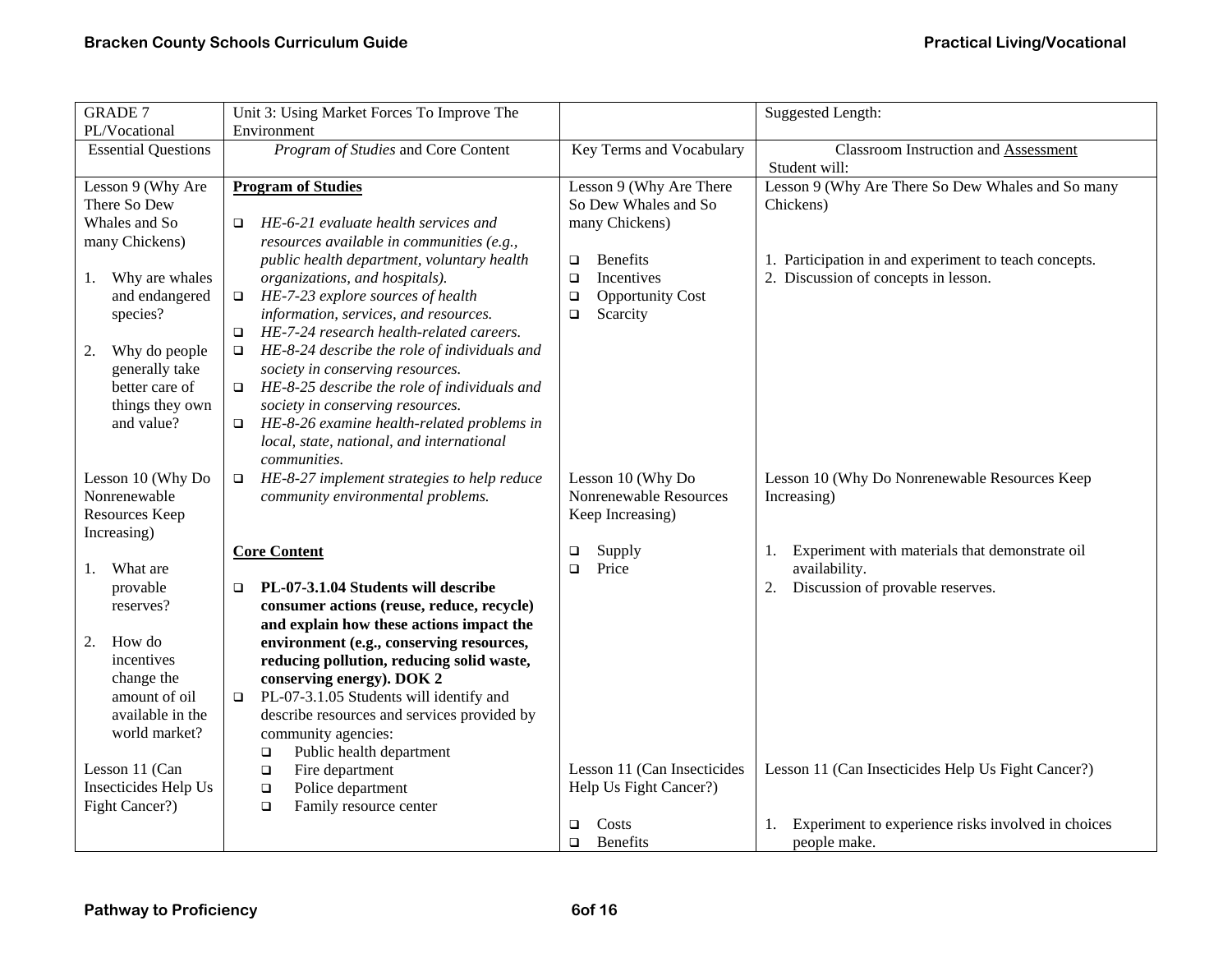| <b>GRADE 7</b>                       | Unit 3: Using Market Forces To Improve The |                              | Suggested Length:                                            |
|--------------------------------------|--------------------------------------------|------------------------------|--------------------------------------------------------------|
| PL/Vocational                        | Environment                                |                              |                                                              |
| <b>Essential Questions</b>           | Program of Studies and Core Content        | Key Terms and Vocabulary     | <b>Classroom Instruction and Assessment</b><br>Student will: |
|                                      |                                            | $\Box$ Risk                  | Discussion of risks people must take.<br>2.                  |
|                                      |                                            |                              |                                                              |
| Lesson 12 (Why                       |                                            | Lesson 12 (Why Drive         | Lesson 12 (Why Drive When You Can Ride?)                     |
| Drive When You                       |                                            | When You Can Ride?)          |                                                              |
| Can Ride?)                           |                                            |                              |                                                              |
|                                      |                                            | Ecodetection<br>$\Box$       | 1. Discuss the use of automobiles and their effect on        |
| How much can<br>1.                   |                                            | Cost<br>□                    | pollution levels.                                            |
| voluntary                            |                                            | Benefit<br>$\Box$            |                                                              |
| efforts reduce                       |                                            |                              |                                                              |
| air pollution                        |                                            |                              |                                                              |
| from<br>automobiles?                 |                                            |                              |                                                              |
|                                      |                                            |                              |                                                              |
| Lesson 13 (Will                      |                                            | Lesson 13 (Will There Be     | Lesson 13 (Will There Be Enough Food For You?)               |
| There Be Enough                      |                                            | Enough Food For You?)        |                                                              |
| Food For You?)                       |                                            |                              |                                                              |
|                                      |                                            | Rewards<br>$\Box$            | 1. Experiment to show how incentives affect food             |
| How do<br>1.                         |                                            | Private Property Rights<br>□ | production.                                                  |
| incentives affect                    |                                            | Productivity<br>□            | 2. Discuss how food production is changed with rewards for   |
| available food?                      |                                            |                              | production.                                                  |
| Lesson 14 (Do We                     |                                            | Lesson 14 (Do We Make        | Lesson 14 (Do We Make Too Much Stuff?)                       |
| Make Too Much                        |                                            | Too Much Stuff?)             |                                                              |
| Stuff?)                              |                                            |                              |                                                              |
|                                      |                                            | Rewards<br>□                 | 1. Shared information and a discussion of the things used to |
| Why do you<br>1.                     |                                            | Prices<br>□                  | make goods.                                                  |
| want all that                        |                                            | Substitutes<br>◻             |                                                              |
| stuff?                               |                                            |                              |                                                              |
|                                      |                                            |                              |                                                              |
| Do Americans<br>2.<br>have too much? |                                            |                              |                                                              |
|                                      |                                            |                              |                                                              |

| <b>GRADE 7</b>             | Units 4: Education Pays Off: Learn Something |                          | Suggested Length:                           |
|----------------------------|----------------------------------------------|--------------------------|---------------------------------------------|
| PL/Vocational              |                                              |                          |                                             |
| <b>Essential Questions</b> | <i>Program of Studies</i> and Core Content   | Key Terms and Vocabulary | <b>Classroom Instruction and Assessment</b> |
|                            |                                              |                          | Student will:                               |
| Lesson 3 (Career           | <b>Program of Studies</b>                    | Lesson 3 (Career Choice) | Lesson 3 (Career Choice Making)             |
|                            |                                              |                          |                                             |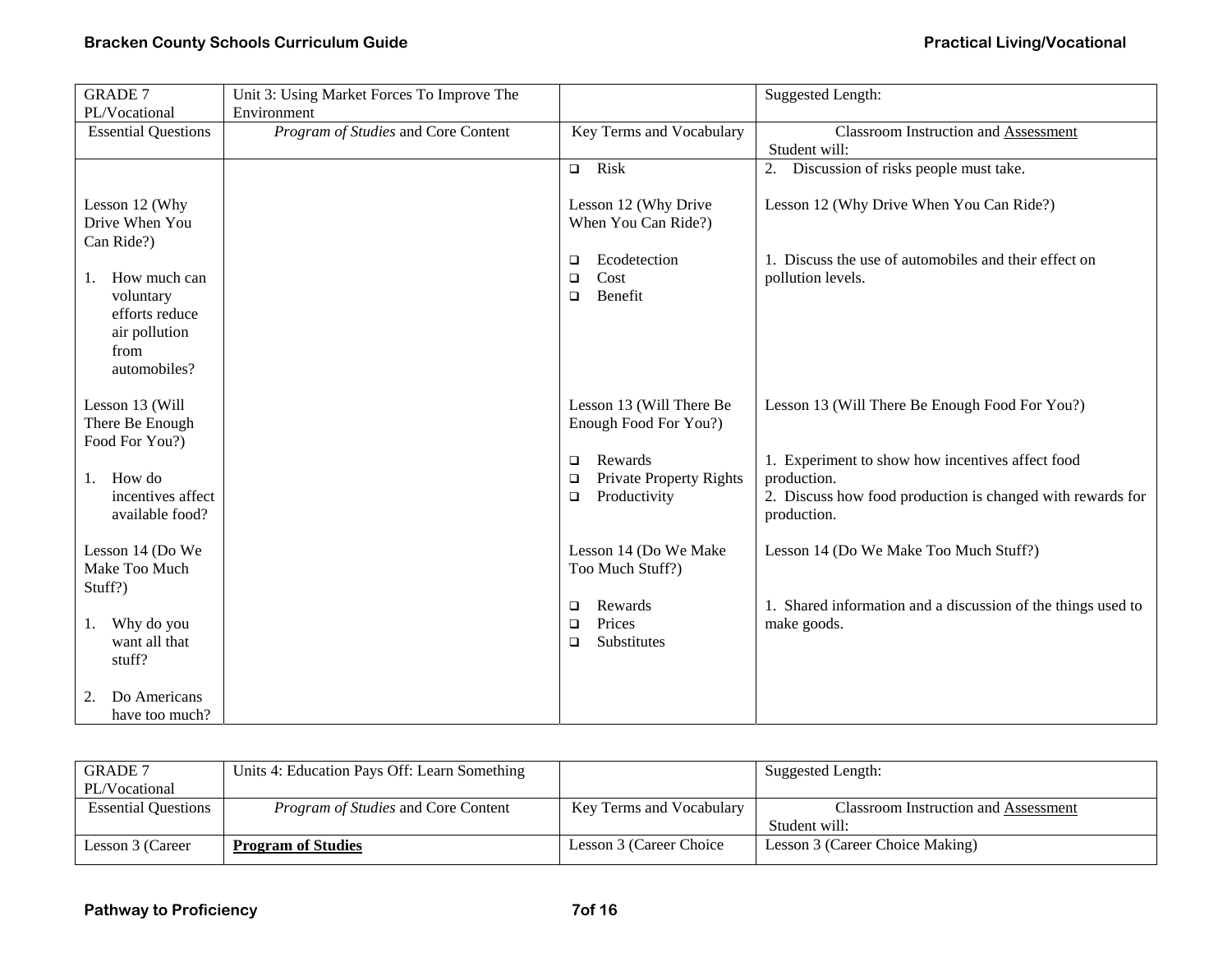|    | <b>GRADE 7</b>                |        | Units 4: Education Pays Off: Learn Something                                          |                          |                         |        | Suggested Length:                                         |
|----|-------------------------------|--------|---------------------------------------------------------------------------------------|--------------------------|-------------------------|--------|-----------------------------------------------------------|
|    | PL/Vocational                 |        |                                                                                       |                          |                         |        |                                                           |
|    | <b>Essential Questions</b>    |        | Program of Studies and Core Content                                                   | Key Terms and Vocabulary |                         |        | <b>Classroom Instruction and Assessment</b>               |
|    |                               |        |                                                                                       |                          |                         |        | Student will:                                             |
|    | Choice Making)                |        |                                                                                       | Making)                  |                         |        |                                                           |
| 1. | What is                       |        | <b>Core Content</b>                                                                   | $\Box$                   | <b>SCANS</b> skills     | 1.     | Construct a table using the Internet that shows demand    |
|    | SCANS?                        |        |                                                                                       | $\Box$                   | Self-assessment         |        | for labor in career cluster areas they are interested in. |
|    |                               |        | (Academic, Career Planning, Transition)                                               | $\Box$                   | Career Cluster          | 2.     | Students will take a self-interest inventory.             |
| 2. | What are some                 |        |                                                                                       | $\Box$                   | Work Ethic              | 3.     | Choose four Kentucky Career Clusters and determine        |
|    | job categories                | $\Box$ | PL-07-4.1.01 Students will identify and                                               | $\Box$                   | Entrepreneur            |        | which jobs they would like to have in each cluster.       |
|    | to examine                    |        | explain why people need to work (e.g., social                                         | $\Box$                   | Human Capital           | 4.     | Match SCANS Skills to a classified advertisement for a    |
|    | when assessing                |        | contracts, make purchases for necessities,                                            |                          |                         |        | job.                                                      |
|    | your own likes                |        | expand knowledge develop skills to meet                                               |                          |                         |        |                                                           |
|    | and dislikes in               |        | basic needs (food, clothing, shelter) and for                                         |                          |                         | $\Box$ | ASSESSMENT 3.1 Students will work in a group to           |
|    | the workplace?                |        | personal satisfaction and enjoyment.                                                  |                          |                         |        | write a "What's Wrong With This Picture" essay.           |
|    |                               | $\Box$ | PL-07-4.1.02 Students will identify and                                               |                          |                         |        |                                                           |
| 3. | What are                      |        | describe how job and career opportunities                                             |                          |                         |        |                                                           |
|    | Kentucky                      |        | (e.g., veterinarian, sales associate, interior                                        |                          |                         |        |                                                           |
|    | Career                        |        | designer, meteorologist, physical therapist) in                                       |                          |                         |        |                                                           |
|    | Clusters?                     |        | each of Kentucky's Career Clusters                                                    |                          |                         |        |                                                           |
|    |                               |        | (Agriculture, Arts & Humanities, Business &                                           |                          |                         |        |                                                           |
| 4. | Why should<br>consider career |        | Marketing, Communications, Construction,<br>Education, Health Science, Human Services |                          |                         |        |                                                           |
|    | clusters?                     |        | Information Technology, Manufacturing,                                                |                          |                         |        |                                                           |
|    |                               |        | Public Services, Science & Mathematics,                                               |                          |                         |        |                                                           |
| 5. | Why should a                  |        | Social Sciences, Transportation) vary within                                          |                          |                         |        |                                                           |
|    | person develop                |        | and among communities and regions.                                                    |                          |                         |        |                                                           |
|    | a good work                   | $\Box$ | PL-07-4.1.03 Students will describe a range                                           |                          |                         |        |                                                           |
|    | ethic?                        |        | of academic skills acquired in school (e.g.,                                          |                          |                         |        |                                                           |
|    |                               |        | verbal and nonverbal communication,                                                   |                          |                         |        |                                                           |
| 6. | Why are                       |        | computer/technical, mathematical, inquiry                                             |                          |                         |        |                                                           |
|    | entrepreneurs                 |        | skills) and explain how these skills impact                                           |                          |                         |        |                                                           |
|    | important in an               |        | job success and future career                                                         |                          |                         |        |                                                           |
|    | economy?                      |        | opportunities. DOK 2                                                                  |                          |                         |        |                                                           |
|    |                               | $\Box$ | PL-07-4.1.04 Students will describe how                                               |                          |                         |        |                                                           |
| 7. | How can a                     |        | <b>Career Interest Inventory, Learning Styles</b>                                     |                          |                         |        |                                                           |
|    | person invest in              |        | Inventory, and other formal assessments,                                              |                          |                         |        |                                                           |
|    | her or his own                |        | job fairs, job shadowing, academic                                                    |                          |                         |        |                                                           |
|    | human capital?                |        | experiences/grades, hobbies are used in                                               |                          |                         |        |                                                           |
|    |                               |        | determining individual traits (e.g., interest,                                        |                          |                         |        |                                                           |
|    |                               |        | abilities, learning styles) and explain how                                           |                          | Lesson 4 (Productivity) |        | Lesson 4 (Productivity)                                   |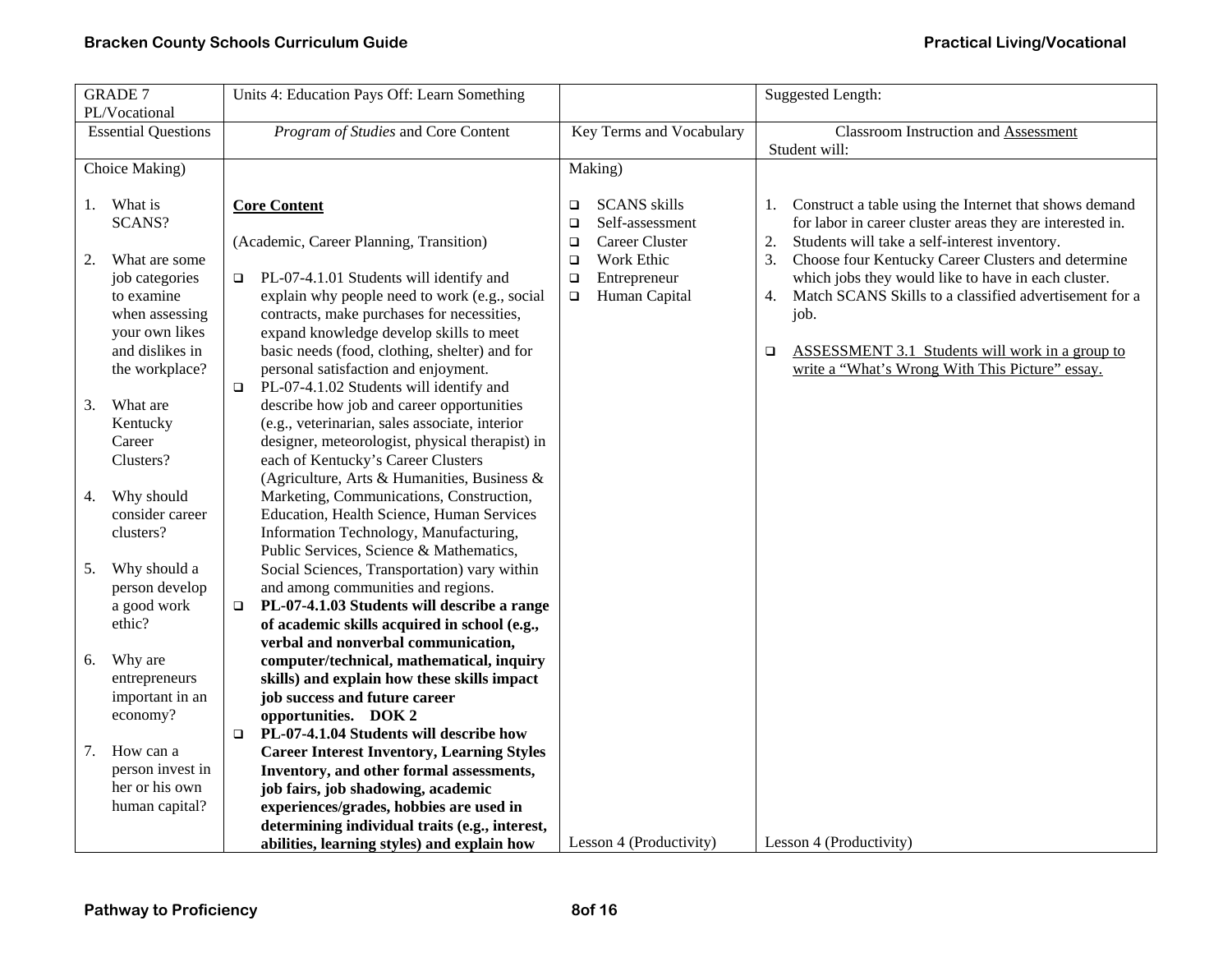| <b>GRADE 7</b><br>PL/Vocational                                            | Units 4: Education Pays Off: Learn Something                                                                                                                                                                             |                                                                                                              | <b>Suggested Length:</b>                                                                                                                                                               |
|----------------------------------------------------------------------------|--------------------------------------------------------------------------------------------------------------------------------------------------------------------------------------------------------------------------|--------------------------------------------------------------------------------------------------------------|----------------------------------------------------------------------------------------------------------------------------------------------------------------------------------------|
| <b>Essential Questions</b>                                                 | Program of Studies and Core Content                                                                                                                                                                                      | Key Terms and Vocabulary                                                                                     | <b>Classroom Instruction and Assessment</b><br>Student will:                                                                                                                           |
| Lesson 4<br>(Productivity)                                                 | knowledge of such traits is helpful in<br>developing career goals for and Individual<br>Learning Plan (ILP). DOK 3                                                                                                       | Productivity<br>$\Box$<br><b>Productive Resources</b><br>$\Box$                                              | 1. Read a story about two boys who are entrepreneurs.<br>They will then answer questions about work skills and                                                                         |
| How can<br>1.<br>productivity be<br>increased?                             | PL-07-4.1.05 Students will describe how<br>$\Box$<br>resources (e.g., Internet, government<br>publications, newspapers, magazines,<br>counselors) and experiences (e.g., shadowing,                                      | <b>Natural Resources</b><br>$\Box$<br><b>Human Resources</b><br>$\Box$<br><b>Capital Resources</b><br>$\Box$ | productivity.<br>2.<br>Second introduction to Kentucky Career Clusters and<br>classify workers in career clusters.                                                                     |
| 2.<br>What are some<br>examples of<br>natural<br>resources?                | mentoring) can be used for locating job and<br>career information.<br>PL-07-4.1.06 Students will explain how the<br>$\Box$<br>components of the Individual Learning Plan<br>(ILP) can be used as a career planning tool: |                                                                                                              | <b>ASSESSMENT 4.1 Students will participate in a career</b><br>o.<br>search that is of interest to them. They will consider<br>technology requirements of the job.                     |
| 3.<br>What are capital<br>resources?                                       | Academic & career assessments<br>$\Box$<br>Career goals<br>$\Box$<br>Four year high school plan<br>$\Box$                                                                                                                |                                                                                                              | ASSESSMENT- Students will track their work ethic on<br>$\Box$<br>a daily basis in the computer lab.                                                                                    |
| How do human<br>4.<br>resources affect<br>productivity?                    | Interest/hobbies<br>$\Box$<br>School and community activities<br>$\Box$<br>Work experiences<br>$\Box$<br>PL-07-4.1.07 Students will describe available<br>$\Box$                                                         |                                                                                                              | <b>ASSESSMENT-</b> Students will grade a small group of<br>$\Box$<br>other students to evaluate keyboarding skills on a daily<br>basis in the lab. Evaluation is based on FAST Method. |
| Why is it<br>5.<br>important to<br>invest in your<br>own human<br>capital? | postsecondary options (e.g., community<br>technical colleges, 4-year colleges, military<br>service) used when developing career goals<br>that are included in the Individual Learning<br>Plan (ILP).                     |                                                                                                              |                                                                                                                                                                                        |
| 6.<br>What is the<br>relationship<br>between<br>productivity and           | <b>Program of Studies</b>                                                                                                                                                                                                |                                                                                                              |                                                                                                                                                                                        |
| standard of<br>living?                                                     | <b>Core Content</b><br>(Employability Skills)                                                                                                                                                                            |                                                                                                              |                                                                                                                                                                                        |
|                                                                            |                                                                                                                                                                                                                          | Lesson 5 (Why Stay in                                                                                        | Lesson 5 (Why Stay in School?)                                                                                                                                                         |
| Lesson 5 (Why Stay<br>in School?)                                          | PL-07-4.2.01 Students will describe<br>$\Box$<br>individual work habits/ethics (e.g., loyalty,                                                                                                                           | School?)                                                                                                     |                                                                                                                                                                                        |
| Why do people                                                              | problem solving, communication skills,<br>initiative, teamwork, responsibility) and                                                                                                                                      | $\Box$<br>Income<br><b>Opportunity Cost</b><br>$\Box$                                                        | Students will make a bar or line graph that shows the<br>1.<br>differences in income for students with various levels of                                                               |
| with more                                                                  | explain their importance in the workplace.                                                                                                                                                                               | $\Box$<br>Trade Off                                                                                          | education. They will then answer questions and perform                                                                                                                                 |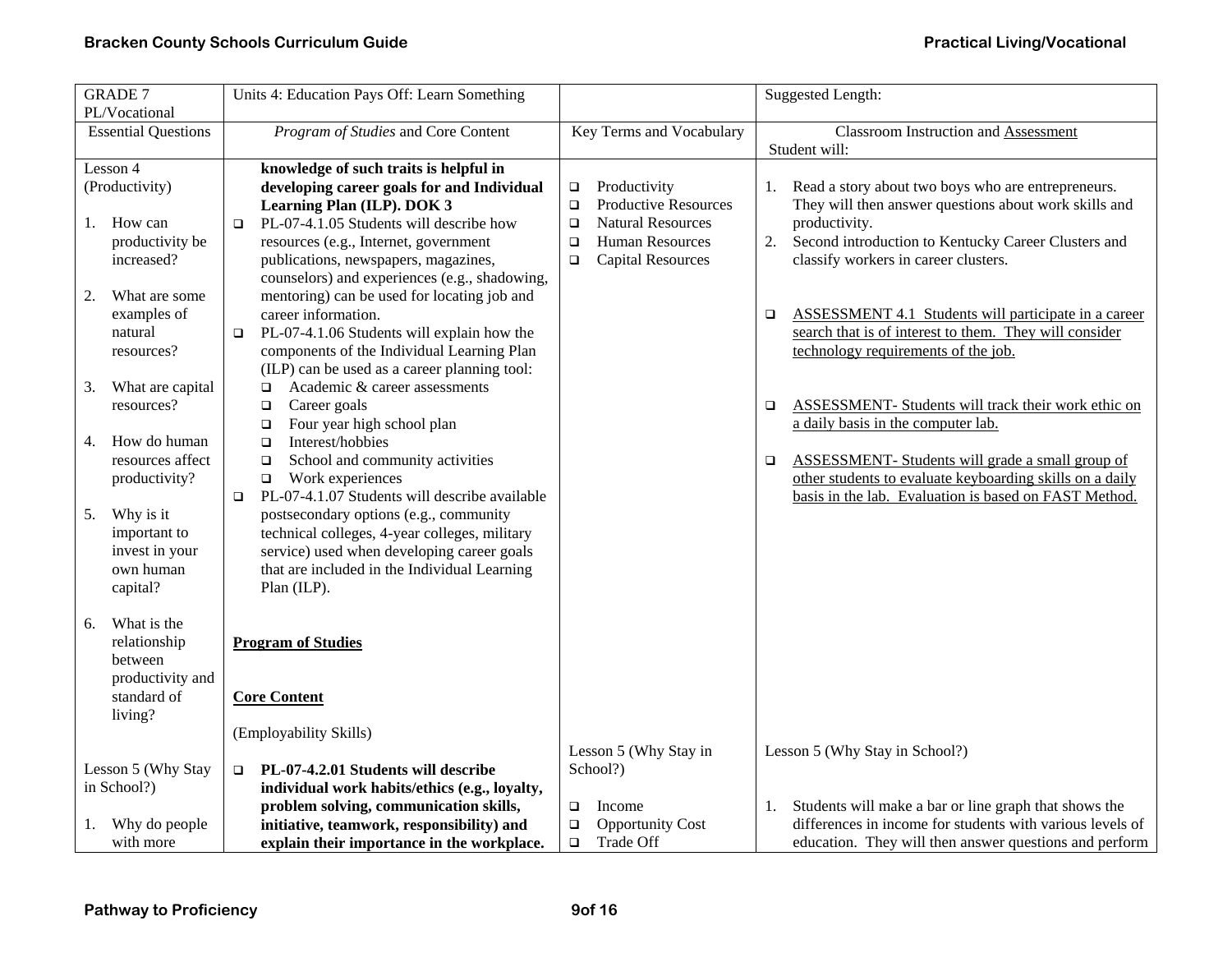| <b>GRADE 7</b><br>PL/Vocational                                                                                | Units 4: Education Pays Off: Learn Something                                                                                                                                                                                                                                                                                                                                                                                                                                                                                                                                                                                                                                                                                                                                                                                                                                                                                                                                                                            |                                            | Suggested Length:                                                                                                                                                                                                                                                                                                                                                                                                                  |
|----------------------------------------------------------------------------------------------------------------|-------------------------------------------------------------------------------------------------------------------------------------------------------------------------------------------------------------------------------------------------------------------------------------------------------------------------------------------------------------------------------------------------------------------------------------------------------------------------------------------------------------------------------------------------------------------------------------------------------------------------------------------------------------------------------------------------------------------------------------------------------------------------------------------------------------------------------------------------------------------------------------------------------------------------------------------------------------------------------------------------------------------------|--------------------------------------------|------------------------------------------------------------------------------------------------------------------------------------------------------------------------------------------------------------------------------------------------------------------------------------------------------------------------------------------------------------------------------------------------------------------------------------|
| <b>Essential Questions</b>                                                                                     | Program of Studies and Core Content                                                                                                                                                                                                                                                                                                                                                                                                                                                                                                                                                                                                                                                                                                                                                                                                                                                                                                                                                                                     | Key Terms and Vocabulary                   | <b>Classroom Instruction and Assessment</b><br>Student will:                                                                                                                                                                                                                                                                                                                                                                       |
| education earn<br>higher incomes?<br>2.<br>Does everyone<br>with more<br>education earn<br>more money?         | DOK <sub>2</sub><br>PL-07-4.2.02 Students will describe team<br>$\Box$<br>skills (e.g., goal setting, listening, following<br>directions, communicating, questioning,<br>problem-solving, dividing work) and<br>explain why they are important in the<br>workplace. DOK 2                                                                                                                                                                                                                                                                                                                                                                                                                                                                                                                                                                                                                                                                                                                                               | Human Capital<br>$\Box$<br>$\Box$<br>Wages | calculations regarding income for various workers.<br>Students will rewrite a letter that introduces them to the<br>2.<br>principal and/or teachers in this school. The letter will<br>include a letterhead and a picture of themselves.<br>Students will edit and improve a 30 second video to<br>3.<br>introduce themselves to teachers and other students at<br>BCMS. This will be saved to their file on the school<br>server. |
| What about<br>3.<br>entrepreneurs?<br>Do they have<br>advanced<br>degrees?                                     | <b>Program of Studies</b><br><b>Core Content</b>                                                                                                                                                                                                                                                                                                                                                                                                                                                                                                                                                                                                                                                                                                                                                                                                                                                                                                                                                                        |                                            |                                                                                                                                                                                                                                                                                                                                                                                                                                    |
| What is the best<br>4.<br>way to increase<br>the likelihood<br>of earning a<br>higher income<br>in the future? | (Communication/Technology)<br>PL-07-4.3.01 Students will explain how<br>□<br>scientific and technological changes impact<br>specific careers (e.g., construction worker,<br>automotive technician, meteorologist, food<br>service industry).<br>PL-07-4.3.02 Students will explain the<br>$\Box$<br>purposes of technology tools (e.g., word<br>processing, data bases, spreadsheets,<br>Internet, email, automated phone systems)<br>and analyze how these impact productivity<br>in homes, school and jobs. DOK 3<br>PL-07-4.3.03 Students will explain skills<br>$\Box$<br>used in the classroom and workplace:<br>Letter writing (business letter)<br>$\Box$<br>Nonverbal communication skills (e.g.,<br>$\Box$<br>body language, personal appearance,<br>facial expression, posture, dress)<br><b>Verbal skills</b><br>$\Box$<br>Interview skills (e.g., friendly greeting,<br>$\Box$<br>maintain eye contact, show enthusiasm<br>about the job, respond positively and<br>honestly, plan questions to ask, listen |                                            |                                                                                                                                                                                                                                                                                                                                                                                                                                    |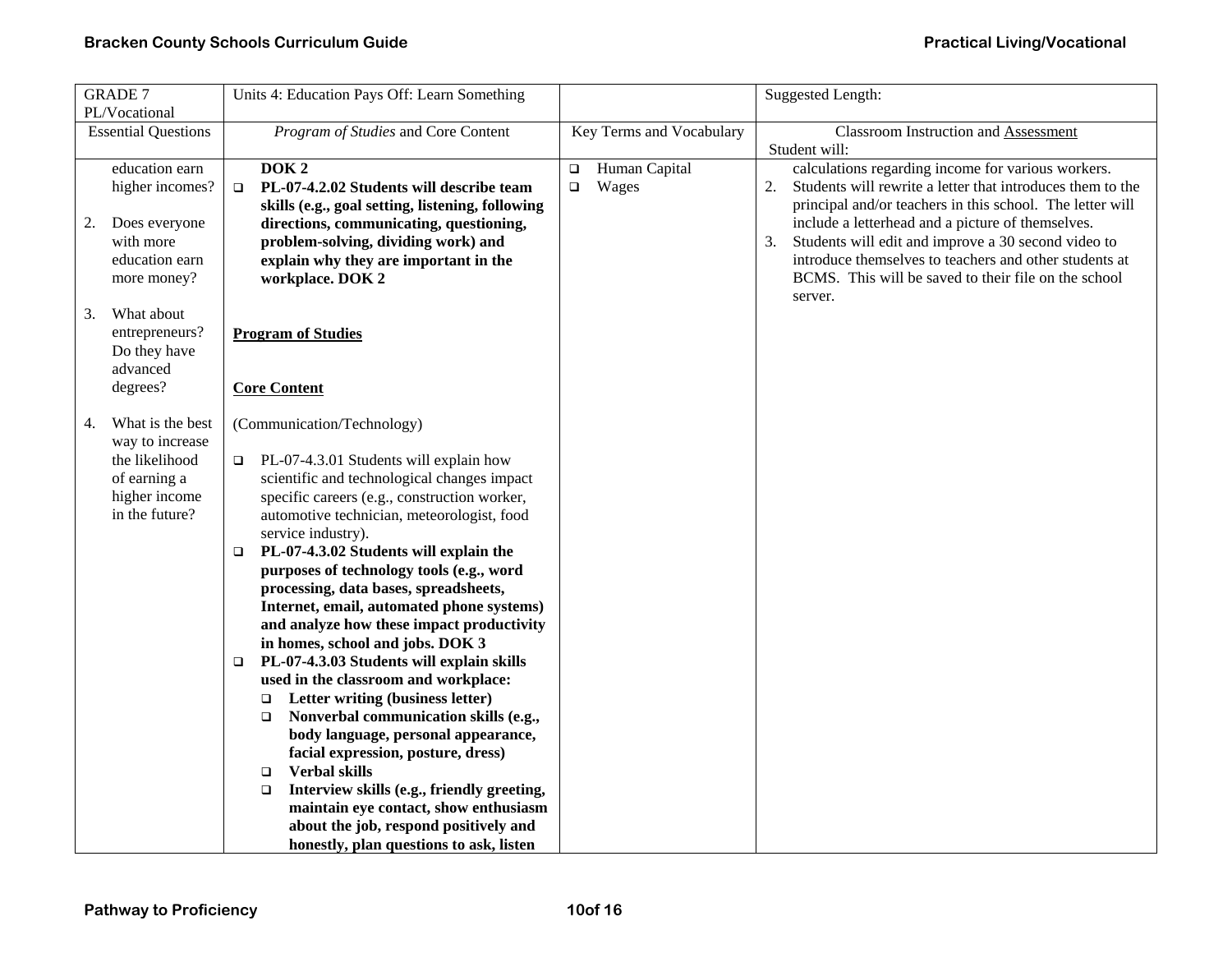| <b>GRADE 7</b>             | Units 4: Education Pays Off: Learn Something |                          | Suggested Length:                           |
|----------------------------|----------------------------------------------|--------------------------|---------------------------------------------|
| PL/Vocational              |                                              |                          |                                             |
| <b>Essential Ouestions</b> | <i>Program of Studies</i> and Core Content   | Key Terms and Vocabulary | <b>Classroom Instruction and Assessment</b> |
|                            |                                              |                          | Student will:                               |
|                            | carefully, thank interviewer). DOK 2         |                          |                                             |
|                            |                                              |                          |                                             |

|    | <b>GRADE 7</b>                | Unit 5: Reproduction/Sexuality                                                                   |                  |                          |        | Suggested Length: 3 weeks                                                                                      |
|----|-------------------------------|--------------------------------------------------------------------------------------------------|------------------|--------------------------|--------|----------------------------------------------------------------------------------------------------------------|
|    | PL/Vocational                 |                                                                                                  |                  |                          |        |                                                                                                                |
|    | <b>Essential Questions</b>    | Program of Studies and Core Content                                                              |                  | Key Terms and Vocabulary |        | <b>Classroom Instruction and Assessment</b>                                                                    |
|    |                               |                                                                                                  |                  |                          |        | Student will:                                                                                                  |
|    |                               | <b>Program of Studies</b>                                                                        |                  |                          |        |                                                                                                                |
| 1. | What physical                 | HE-6-3 describe physical, emotional, and<br>$\Box$                                               | □                | Bulimia                  | □      | Write a letter to your parents explaining from your                                                            |
|    | changes take                  | social changes that occur during puberty.                                                        | $\Box$           | Anorexia                 |        | perspective, the physical, emotional/intellectual, and                                                         |
|    | place during<br>adolescence?  | HE-6-4 identify abstinence as the only sure<br>$\Box$<br>means of preventing pregnancy and STDs. | $\Box$<br>$\Box$ | Respect<br>Empathy       |        | social changes that occur during adolescence, as well as<br>the problems associated with those changes. 1.2.04 |
|    |                               | HE-7-3 describe physical, emotional, and<br>$\Box$                                               | $\Box$           | Cooperation              |        | DOK <sub>2</sub>                                                                                               |
| 2. | What mental                   | social changes that occur during puberty.                                                        | $\Box$           | Compromise               |        |                                                                                                                |
|    | and emotional                 | HE-7-4 describe the structure and function of<br>$\Box$                                          | $\Box$           | Collaboration            | $\Box$ | <b>PORTFOLIO ENTRY:</b> In an editorial piece for the                                                          |
|    | growth occurs                 | the reproductive system.                                                                         |                  |                          |        | school newspaper, explain to your peers how sexual                                                             |
|    | during                        | HE-7-6 recognize abstinence as the only sure                                                     |                  |                          |        | abstinence makes your life less complicated. 1.2.03                                                            |
|    | adolescence?                  | means of preventing pregnancy and STDs.                                                          |                  |                          |        | DOK <sub>2</sub>                                                                                               |
|    |                               | HE-8-3 describe the structure and function of<br>$\Box$                                          |                  |                          | □      | "Risks" Presentations: Partners explain in a 3-5 minute                                                        |
| 3. | How will you<br>grow socially | body systems (e.g., reproductive, digestive,<br>circulatory).                                    |                  |                          |        | skit one risky behavioral choice, along with a<br>minimum of 5 possible consequences of choosing that          |
|    | during                        | HE-8-4 identify abstinence as the only sure<br>$\Box$                                            |                  |                          |        | behavior. 1.2.03 DOK 2                                                                                         |
|    | adolescence?                  | means of preventing pregnancy and STDs.                                                          |                  |                          | $\Box$ | PARTNERS (ONE ACT PLAY):                                                                                       |
|    |                               |                                                                                                  |                  |                          |        | Create a conflict.<br>$\Box$                                                                                   |
| 4. | What parts                    |                                                                                                  |                  |                          |        | Resolve conflict through compromise,<br>$\Box$                                                                 |
|    | make up the                   | <b>Core Content</b>                                                                              |                  |                          |        | collaboration, and negotiation. 1.1.02 DOK 2                                                                   |
|    | male                          |                                                                                                  |                  |                          |        |                                                                                                                |
|    | reproductive                  | PL-07-1.1.02 Students will recommend and                                                         |                  |                          |        |                                                                                                                |
|    | system?                       | justify effective strategies (e.g.,                                                              |                  |                          |        |                                                                                                                |
| 5. | How does the                  | communication, problem solving, decision<br>making, refusal skills, anger management,            |                  |                          |        |                                                                                                                |
|    | male                          | conflict resolution) for responding to stress,                                                   |                  |                          |        |                                                                                                                |
|    | reproductive                  | conflict, peer pressure, and bullying. DOK                                                       |                  |                          |        |                                                                                                                |
|    | system work?                  | $\mathbf{2}$                                                                                     |                  |                          |        |                                                                                                                |
|    |                               | PL-07-1.1.03 Students will describe physical,<br>$\Box$                                          |                  |                          |        |                                                                                                                |
| 6. | How does the                  | social, and emotional changes (e.g., growth                                                      |                  |                          |        |                                                                                                                |
|    | female                        | spurts, peer influence, self-confidence, mood                                                    |                  |                          |        |                                                                                                                |
|    | reproductive                  | swings) that occur during adolescence.                                                           |                  |                          |        |                                                                                                                |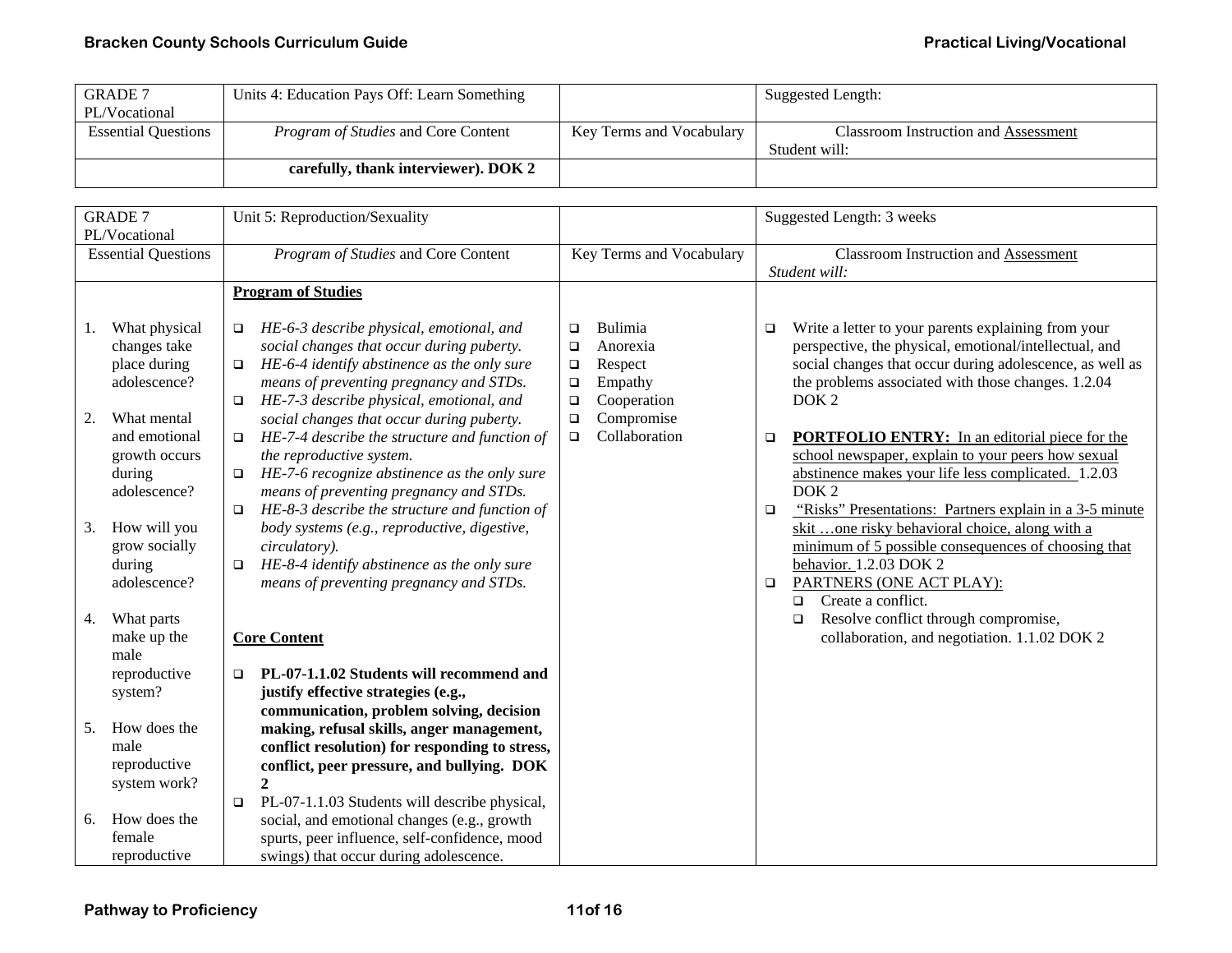| <b>GRADE 7</b>             | Unit 5: Reproduction/Sexuality                     |                          | Suggested Length: 3 weeks                   |
|----------------------------|----------------------------------------------------|--------------------------|---------------------------------------------|
| PL/Vocational              |                                                    |                          |                                             |
| <b>Essential Questions</b> | Program of Studies and Core Content                | Key Terms and Vocabulary | <b>Classroom Instruction and Assessment</b> |
|                            |                                                    |                          | Student will:                               |
| system work?               | PL-07-1.1.05 Students will identify the<br>□       |                          |                                             |
|                            | benefits (e.g., preventing pregnancy,              |                          |                                             |
| What is                    | preventing STDs, maintaining self-esteem) of       |                          |                                             |
| menstruation?              | abstaining from sexual activity.                   |                          |                                             |
|                            | PL-07-1.1.08 Students will explain risks<br>$\Box$ |                          |                                             |
|                            | associated with unhealthy habits and               |                          |                                             |
|                            | behaviors (e.g., substance use/abuse of            |                          |                                             |
|                            | tobacco, alcohol, inhalants, illegal drugs,        |                          |                                             |
|                            | prescription drugs, dietary habits/eating          |                          |                                             |
|                            | disorders, irregular exercise habits, sexual       |                          |                                             |
|                            | activity). DOK 2                                   |                          |                                             |
|                            | PL-07-1.1.09 Students will explain causes,<br>❏    |                          |                                             |
|                            | symptoms, and prevention of social (e.g.,          |                          |                                             |
|                            | not getting along with others, disagreeable,       |                          |                                             |
|                            | being uncooperative), mental, and                  |                          |                                             |
|                            | emotional problems (e.g., depression,              |                          |                                             |
|                            | anxiety, eating disorders). DOK 2                  |                          |                                             |

| <b>GRADE 7</b>             | Unit 6: Exercise and Fitness                            |                          | Suggested Length: 3 weeks                                         |
|----------------------------|---------------------------------------------------------|--------------------------|-------------------------------------------------------------------|
| PL/Vocational              |                                                         |                          |                                                                   |
| <b>Essential Questions</b> | Program of Studies and Core Content                     | Key Terms and Vocabulary | Classroom Instruction and Assessment                              |
|                            |                                                         |                          | Student will:                                                     |
| *Continuation of           | <b>Program of Studies</b>                               |                          |                                                                   |
| Grade 5 and 6              |                                                         |                          |                                                                   |
| Psychomotor and            | HE-7-1 examine how respect, rules,<br>$\Box$            | Body composition<br>□    | Open-Response: Regular physical activity or exercise is<br>$\Box$ |
| Fitness Units.             | communication, and cooperation enable                   | Posture<br>$\Box$        | good for the heart, mind, and body.                               |
|                            | groups to function effectively.                         | Cardio respirator<br>❏   | Explain 3 physical benefits received from regular                 |
|                            | HE-7-2 demonstrate conflict resolution                  | <b>fitness</b>           | physical activity.                                                |
|                            | strategies.                                             | Respiration<br>◘         | Compare and contrast one social and one<br>□                      |
|                            | HE-7-3 describe physical, emotional, and<br>$\Box$      | Perspiration<br>❏        | emotional/mental benefit gained from participation                |
|                            | social changes that occur during puberty.               | Aerobic<br>❏             | in regular physical activity or sports. In your                   |
|                            | HE-7-4 describe the structure and function of<br>$\Box$ | Anaerobic<br>□           | opinion, which is more important (justify your                    |
|                            | the reproductive system.                                | Strength<br>$\Box$       | answer). 2.2.01 DOK 1                                             |
|                            | HE-7-5 determine procedures for dealing<br>$\Box$       | Endurance<br>□           | Develop your own fitness program, which incorporates<br>$\Box$    |
|                            | with unsafe and threatening situations.                 | Flexibility<br>□         | the 5 components of fitness. Then utilizing the "FITT"            |
|                            | HE-7-9 identify ways to become an<br>$\Box$             | FITT PRINCIPLE<br>❏      | Principle" Explain how your program will be executed              |
|                            | 'intelligent health consumer.'                          | (Frequency Intensity)    | on a weekly basis. 2.3.01 DOK 2                                   |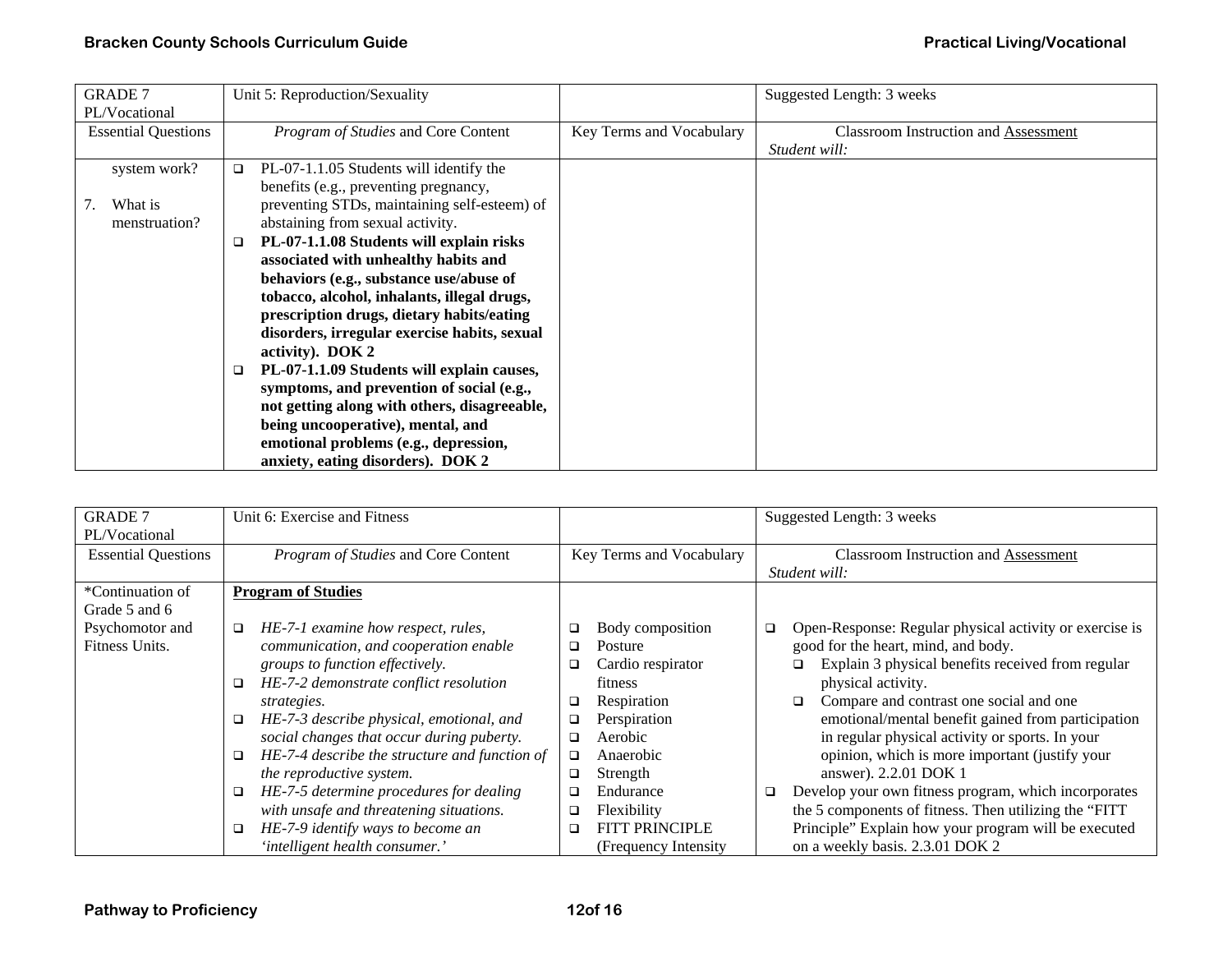| <b>GRADE 7</b>                              | Unit 6: Exercise and Fitness                                                                                                                                                                                                                                                                                                                                                                                                                                                                                                                                                                                                                                                                                                                                                                                                                                                                                                                                                                                                                                                                                                                                                                                               |                                                                                                              | Suggested Length: 3 weeks                                                                                                                                                                                                                                                                                                                                                                                                                                                                                                                                                                                                                                                                                                                                                                                                                                                                                                                                                                                                                                                                                                                                                                        |
|---------------------------------------------|----------------------------------------------------------------------------------------------------------------------------------------------------------------------------------------------------------------------------------------------------------------------------------------------------------------------------------------------------------------------------------------------------------------------------------------------------------------------------------------------------------------------------------------------------------------------------------------------------------------------------------------------------------------------------------------------------------------------------------------------------------------------------------------------------------------------------------------------------------------------------------------------------------------------------------------------------------------------------------------------------------------------------------------------------------------------------------------------------------------------------------------------------------------------------------------------------------------------------|--------------------------------------------------------------------------------------------------------------|--------------------------------------------------------------------------------------------------------------------------------------------------------------------------------------------------------------------------------------------------------------------------------------------------------------------------------------------------------------------------------------------------------------------------------------------------------------------------------------------------------------------------------------------------------------------------------------------------------------------------------------------------------------------------------------------------------------------------------------------------------------------------------------------------------------------------------------------------------------------------------------------------------------------------------------------------------------------------------------------------------------------------------------------------------------------------------------------------------------------------------------------------------------------------------------------------|
| PL/Vocational<br><b>Essential Questions</b> | Program of Studies and Core Content                                                                                                                                                                                                                                                                                                                                                                                                                                                                                                                                                                                                                                                                                                                                                                                                                                                                                                                                                                                                                                                                                                                                                                                        | Key Terms and Vocabulary                                                                                     | Classroom Instruction and Assessment                                                                                                                                                                                                                                                                                                                                                                                                                                                                                                                                                                                                                                                                                                                                                                                                                                                                                                                                                                                                                                                                                                                                                             |
|                                             | HE-7-10<br>$\Box$<br>determine the role nutrients play in<br>□<br>developing healthy individuals.<br>HE-7-11 investigate health and safety<br>$\Box$<br>hazards at home, school, and play.<br>HE-7-12 follow safe traffic/transportation<br>$\Box$<br>practices.<br><b>Core Content</b><br>PL-07-2.2.01 Students will describe the<br>$\Box$<br>physical, emotional/mental, and social<br>benefits gained from regular participation<br>in leisure/recreational, or competitive<br>physical activities:<br>Physical benefits: (e.g., Weight<br>$\Box$<br>management, muscular strength,<br>muscular endurance, flexibility,<br>cardio-respiratory/cardiovascular<br>endurance, control of body<br>movements, stress reduction body<br>composition, decreased resting heart<br>rate, reduced cholesterol levels)<br>Social benefits: (e.g., Positive<br>$\Box$<br>interactions with others, respect for<br>self and others, enjoyment, self-<br>expression, group interaction)<br>Emotional/mental benefits: (e.g.,<br>$\Box$<br>Improved confidence, increased self-<br>esteem, stress reduction, self-<br>expression). DOK 1<br>PL-07-2.2.03 Students will explain the<br>o.<br>components of fitness (muscular strength, | Type Time)<br><b>Essential nutrients</b><br>$\Box$<br><b>Continuation of Grade</b><br>$\Box$<br>6 vocabulary | Student will:<br>PORTFOLIO ENTRY: Write an editorial for the school<br>$\Box$<br>newspaper for incoming 5 <sup>th</sup> graders to ease their<br>transition to the middle school.<br>$\Box$ Discuss what you feel are 3 most important social<br>skills for making new friends at B.C.M.S.<br>Discuss positive behavioral choices related to diet,<br>$\Box$<br>exercise, and rest. Which will help them to succeed<br>and feel confident at B.C.M.S.<br>Finally, explain 2 effective strategies to being a<br>$\Box$<br>successful student at our school. 1.1.01 DOK 2,<br>1.2.01 DOK 2, 1.2.06 DOK 2,3<br>Open-Response:<br>$\Box$<br>$\Box$ Explain the 2 key recommendations made in the<br>Dietary Guidelines for Americans 2006.<br>What are the long-term effects of not following<br>$\Box$<br>these guidelines? 1.3.02 DOK 2<br>Partners will create a 3-5 role play responding to a<br>$\Box$<br>variety of life-threatening emergencies:<br>Choking<br>$\Box$<br>Broken bones<br>$\Box$<br>Shock<br>$\Box$<br>Poisoning<br>$\Box$<br>Bleeding<br>$\Box$<br>The correct emergency response (situation, calling 911,<br>$\Box$<br>poison control, ect. will be evaluated.) 1.4.02 DOK 2 |
|                                             | muscular endurance, flexibility, body<br>composition, cardio-respiratory/<br>cardiovascular endurance) and how the                                                                                                                                                                                                                                                                                                                                                                                                                                                                                                                                                                                                                                                                                                                                                                                                                                                                                                                                                                                                                                                                                                         |                                                                                                              |                                                                                                                                                                                                                                                                                                                                                                                                                                                                                                                                                                                                                                                                                                                                                                                                                                                                                                                                                                                                                                                                                                                                                                                                  |
|                                             | <b>FITT Principle (Frequency, Intensity,</b>                                                                                                                                                                                                                                                                                                                                                                                                                                                                                                                                                                                                                                                                                                                                                                                                                                                                                                                                                                                                                                                                                                                                                                               |                                                                                                              |                                                                                                                                                                                                                                                                                                                                                                                                                                                                                                                                                                                                                                                                                                                                                                                                                                                                                                                                                                                                                                                                                                                                                                                                  |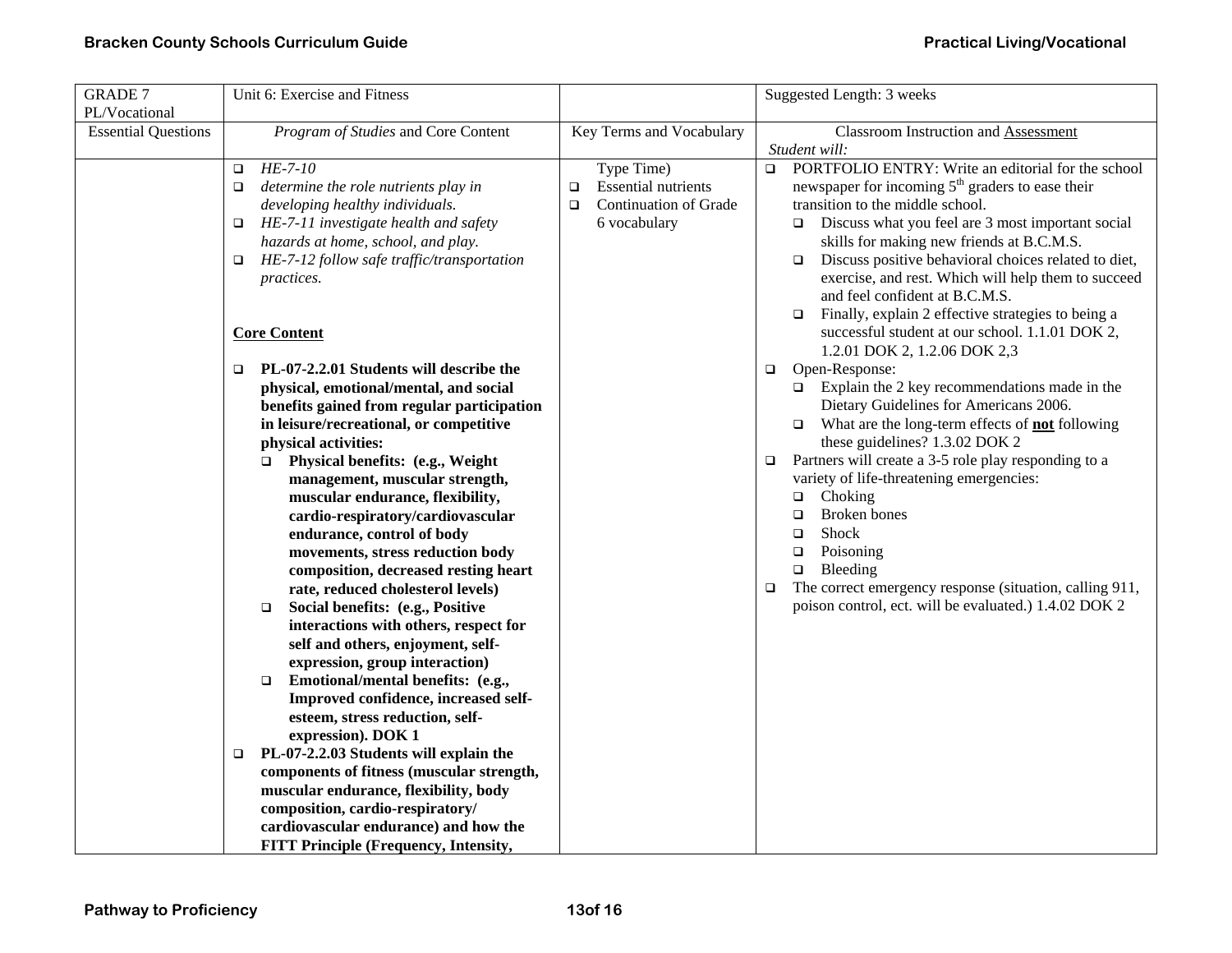| <b>GRADE 7</b>             |        | Unit 6: Exercise and Fitness                    |                          | Suggested Length: 3 weeks                   |
|----------------------------|--------|-------------------------------------------------|--------------------------|---------------------------------------------|
| PL/Vocational              |        |                                                 |                          |                                             |
| <b>Essential Questions</b> |        | Program of Studies and Core Content             | Key Terms and Vocabulary | <b>Classroom Instruction and Assessment</b> |
|                            |        |                                                 |                          | Student will:                               |
|                            |        | Type, Time) can be used to maintain and         |                          |                                             |
|                            |        | improve fitness. DOK 2                          |                          |                                             |
|                            | $\Box$ | PL-07-1.1.01 Students will explain the          |                          |                                             |
|                            |        | importance of effective social interaction      |                          |                                             |
|                            |        | skills (e.g., respect, self-advocacy,           |                          |                                             |
|                            |        | cooperation, communication, identifying         |                          |                                             |
|                            |        | and being open to different perspectives        |                          |                                             |
|                            |        | and points of view, empathy, friendship).       |                          |                                             |
|                            |        | DOK <sub>2</sub>                                |                          |                                             |
|                            | $\Box$ | PL-07-1.1.04 Students will explain basic        |                          |                                             |
|                            |        | structures and function of the reproductive     |                          |                                             |
|                            |        | system as it relates to the human life cycle.   |                          |                                             |
|                            | □      | PL-07-1.1.06 Students will describe how         |                          |                                             |
|                            |        | individual behavior choices and habits          |                          |                                             |
|                            |        | relating to diet, exercise, rest, and other     |                          |                                             |
|                            |        | choices (e.g., tobacco, alcohol, illegal drugs) |                          |                                             |
|                            |        | affect various body systems (e.g.,              |                          |                                             |
|                            |        | circulatory, respiratory, nervous,              |                          |                                             |
|                            |        | digestive). DOK 2                               |                          |                                             |
|                            | $\Box$ | PL-07-1.1.10 Students will describe resources   |                          |                                             |
|                            |        | (e.g. guidance counselors, drug counselors,     |                          |                                             |
|                            |        | parents, teachers) that are helpful for         |                          |                                             |
|                            |        | individuals seeking treatment or counseling     |                          |                                             |
|                            |        | for negative behaviors or addictions (e.g. drug |                          |                                             |
|                            |        | addiction, eating disorders).                   |                          |                                             |
|                            | $\Box$ | PL-07-1.1.11 Students will recommend            |                          |                                             |
|                            |        | effective self-management and coping            |                          |                                             |
|                            |        | strategies (e.g., goal-setting, time-           |                          |                                             |
|                            |        | management, personal learning styles and        |                          |                                             |
|                            |        | preferences, decision-making) for               |                          |                                             |
|                            |        | maintaining mental and emotional health.        |                          |                                             |
|                            |        | DOK <sub>2</sub>                                |                          |                                             |
|                            | $\Box$ | PL-07-1.2.01 Students will explain how          |                          |                                             |
|                            |        | nutrients (protein, carbohydrates, fats,        |                          |                                             |
|                            |        | minerals, vitamins, water) are important for    |                          |                                             |
|                            |        | the growth and development of healthy bodies    |                          |                                             |
|                            |        | (e.g., strong bones and muscles, energy,        |                          |                                             |
|                            |        | healthy organs).                                |                          |                                             |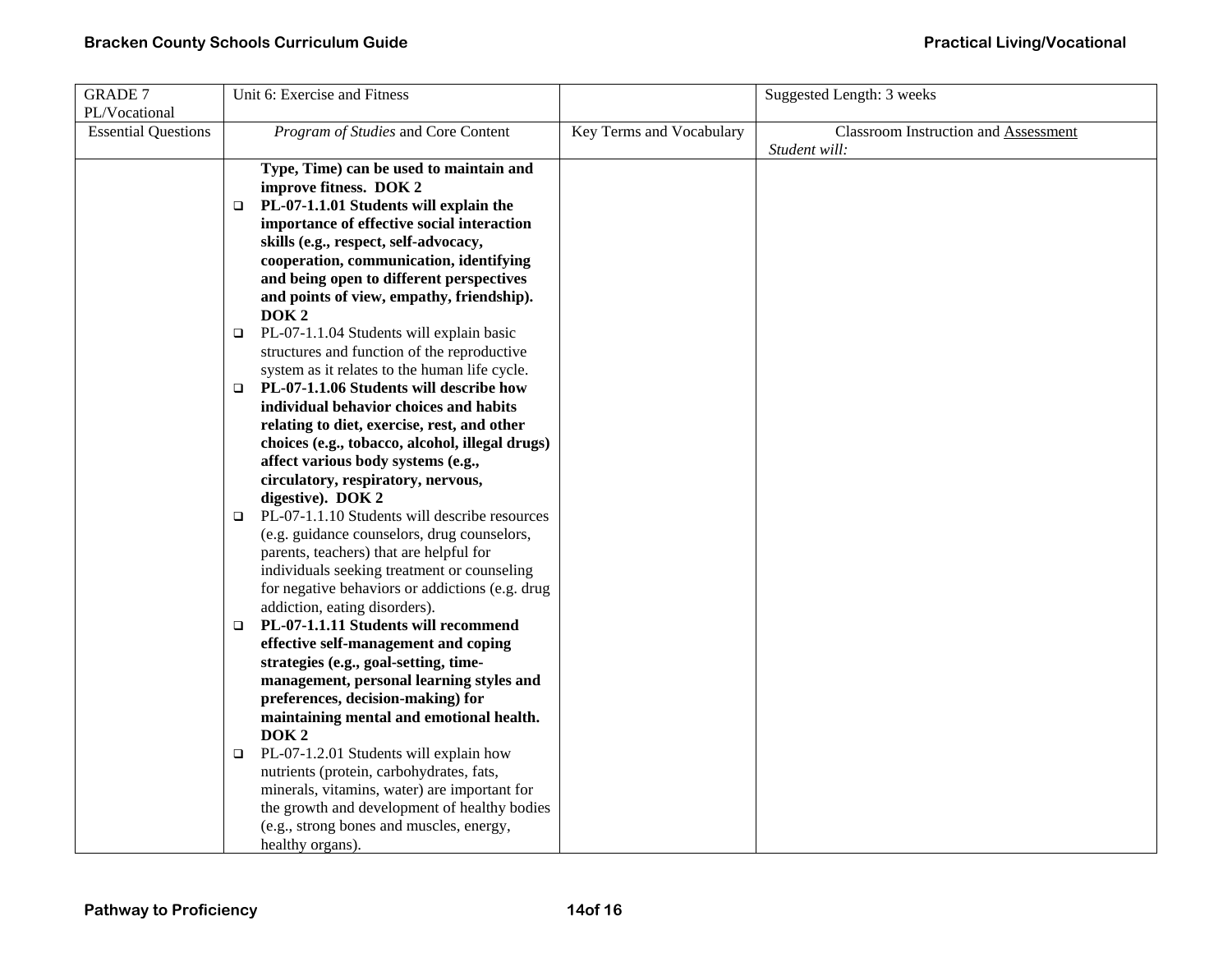| <b>GRADE 7</b>             | Unit 6: Exercise and Fitness                                                                |                          | Suggested Length: 3 weeks                   |
|----------------------------|---------------------------------------------------------------------------------------------|--------------------------|---------------------------------------------|
| PL/Vocational              |                                                                                             |                          |                                             |
| <b>Essential Questions</b> | Program of Studies and Core Content                                                         | Key Terms and Vocabulary | <b>Classroom Instruction and Assessment</b> |
|                            |                                                                                             |                          | Student will:                               |
|                            | PL-07-1.2.02 Students will describe key<br>$\Box$                                           |                          |                                             |
|                            | recommendations made in the Dietary                                                         |                          |                                             |
|                            | <b>Guidelines for Americans and explain how</b>                                             |                          |                                             |
|                            | these recommendations contribute to good                                                    |                          |                                             |
|                            | health. DOK 2                                                                               |                          |                                             |
|                            | PL-07-1.3.01 Students will explain how<br>$\Box$                                            |                          |                                             |
|                            | health hazards (e.g., firearms, motorized                                                   |                          |                                             |
|                            | vehicles, or potentially unsafe or threatening                                              |                          |                                             |
|                            | situations) and safety practices (e.g., walking                                             |                          |                                             |
|                            | in opposite direction of violence, staying calm                                             |                          |                                             |
|                            | in dangerous situations, wearing protective                                                 |                          |                                             |
|                            | gear, notifying appropriate authority) may                                                  |                          |                                             |
|                            | influence their personal health.                                                            |                          |                                             |
|                            | PL-07-1.302 Students will describe basic<br>$\Box$                                          |                          |                                             |
|                            | first-aid procedures for responding to a                                                    |                          |                                             |
|                            | variety of life-threatening emergencies                                                     |                          |                                             |
|                            | (e.g., choking, broken bones, shock,                                                        |                          |                                             |
|                            | poisons, burns, allergic reactions,                                                         |                          |                                             |
|                            | bleeding). DOK 2                                                                            |                          |                                             |
|                            | PL-07-2.1.01 Students will apply a<br>$\Box$                                                |                          |                                             |
|                            | combination techniques of locomotor and                                                     |                          |                                             |
|                            | nonlocomotor skills which are necessary for                                                 |                          |                                             |
|                            | the improvement of transitional motor skills                                                |                          |                                             |
|                            | (e.g., punting, serving, dribbling):                                                        |                          |                                             |
|                            | locomotor - moving from one place to                                                        |                          |                                             |
|                            | another (e.g., running, skipping, hopping)                                                  |                          |                                             |
|                            | nonlocomotor - stationary (e.g., bending,<br>$\Box$                                         |                          |                                             |
|                            | stretching, twisting) movements                                                             |                          |                                             |
|                            | PL-07-2.1.02 Students will interpret the role<br>$\Box$                                     |                          |                                             |
|                            | that principles of motor skill refinements                                                  |                          |                                             |
|                            | (e.g., accuracy, technique, movement) have in                                               |                          |                                             |
|                            | skill development.<br>PL-07-2.2.02 Students will access and                                 |                          |                                             |
|                            | $\Box$                                                                                      |                          |                                             |
|                            | describe techniques (e.g., practice, lessons,<br>videos, drills, peer/teacher review, self- |                          |                                             |
|                            | evaluation) are used for improving                                                          |                          |                                             |
|                            | performance in games and sports.                                                            |                          |                                             |
|                            | PL-07-2.2.4 Students will describe how<br>$\Box$                                            |                          |                                             |